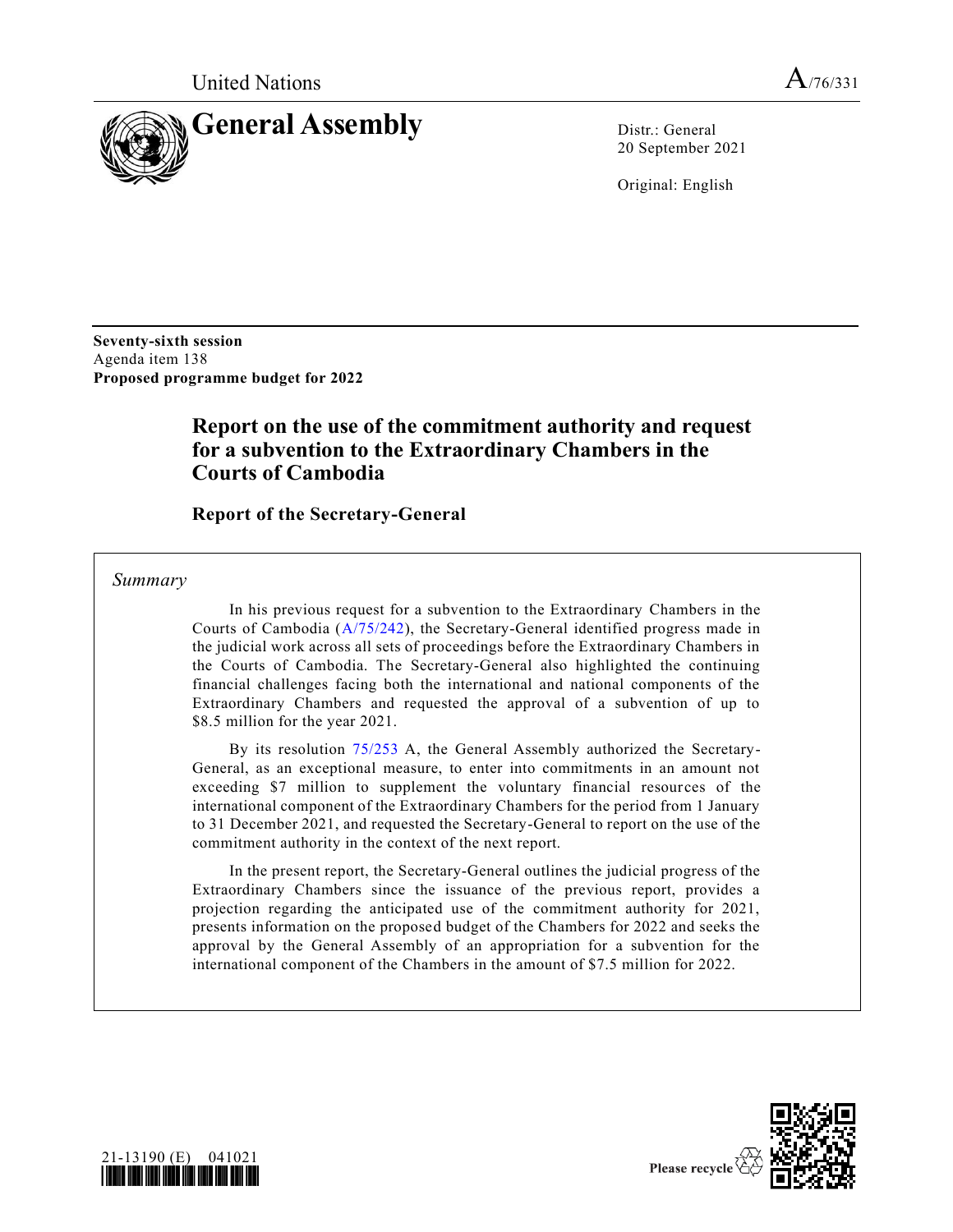# **I. Introduction**

1. Since their establishment, and as detailed in the previous requests of the Secretary-General for a subvention to the Extraordinary Chambers in the Courts of Cambodia [\(A/58/617,](https://undocs.org/en/A/58/617) [A/59/432,](https://undocs.org/en/A/59/432) [A/59/432/Add.1,](https://undocs.org/en/A/59/432/Add.1) [A/60/565,](https://undocs.org/en/A/60/565) [A/62/304,](https://undocs.org/en/A/62/304) [A/67/380,](https://undocs.org/en/A/67/380) [A/68/532,](https://undocs.org/en/A/68/532) [A/69/536,](https://undocs.org/en/A/69/536) [A/70/403,](https://undocs.org/en/A/70/403) [A/71/338,](https://undocs.org/en/A/71/338) [A/72/341,](https://undocs.org/en/A/72/341) [A/73/331,](https://undocs.org/en/A/73/331) [A/74/359](https://undocs.org/en/A/74/359) and [A/75/242\)](https://undocs.org/en/A/75/242), the Extraordinary Chambers in the Courts of Cambodia have achieved substantial progress towards fulfilling their mandate. Since the issuance of the previous report of the Secretary-General, appeal proceedings in case 002/02 have continued. In case 003, the Pre-Trial Chamber issued its considerations on appeals against the separate closing orders, but the case was pending before the Pre-Trial Chamber as at 31 August 2021, further to additional filings made by the parties in the case. In the remaining case, case 004, a decision by the Pre-Trial Chamber on the appeals against the closing orders is expected by the third quarter of 2021.

2. Pursuant to the request for a completion strategy made by the General Assembly in its resolution [68/247](https://undocs.org/en/A/RES/68/247b) B, the Extraordinary Chambers continue to prepare a completion plan on a quarterly basis, highlighting a number of remaining procedural milestones and estimating the time required for judicial completion of the current caseload.<sup>1</sup> As it is unknown whether cases 003 and 004 will go to trial, it would be premature to project an overall timeline for the Chambers' judicial work. Nevertheless, according to the completion plan, appeal proceedings in case 002/02 will continue into the fourth quarter of 2022. The final timelines for cases 003 and 004 can be projected only when there is clarity regarding the outcome of those cases.

3. Further to General Assembly resolutions [73/279](https://undocs.org/en/A/RES/73/279) A, [74/263](https://undocs.org/en/A/RES/74/263) and [75/257](https://undocs.org/en/A/RES/75/257) A, the Secretary-General submitted his report on the residual functions of the Extraordinary Chambers on 19 March 2021 [\(A/75/809\)](https://undocs.org/en/A/75/809), which detailed the consultations undertaken on the completion of the work and the residual functions of the Extraordinary Chambers, as well as an explanation of the outcome of the consultations conducted, which resulted in a set of provisions for a draft addendum to the Agreement between the United Nations and the Royal Government of Cambodia concerning the Prosecution under Cambodian Law of Crimes Committed during the Period of Democratic Kampuchea. By its resolution [75/257](https://undocs.org/en/A/RES/75/257b) B, the General Assembly approved the draft addendum, which was signed by the United Nations and the Government of Cambodia in August 2021 and will enter into force after both parties have notified each other in writing that the legal requirements for the entry into force have been complied with.

4. The Extraordinary Chambers continue to face considerable financial challenges. It has proved difficult to attract the requisite voluntary funding to fully cover costs for 2021. The coronavirus disease (COVID-19) pandemic has had an adverse impact on the securing of voluntary contributions. The authorization by the General Assembly of a subvention to supplement the voluntary financial resources of the international component has been essential for the work of the Chambers. The anticipated level of voluntary contributions to the international component would require the full use of the commitment authority of \$7 million by the end of 2021. Regarding the national component, the financial contributions from the Government of Cambodia, coupled with pledges from the international community, have stabilized the funding situation of that component for 2021.

5. In its resolution [75/253](https://undocs.org/en/A/RES/75/253) A, the General Assembly, recalling paragraph 37 of the report of the Advisory Committee [\(A/75/7/Add.19\)](https://undocs.org/en/A/75/7/Add.19), requested the Secretary-General to conduct a review of the proposed change in the terms and conditions of international judges of the Extraordinary Chambers and to report thereon in the context of the present report. The results of the review are reported in section VII.

**\_\_\_\_\_\_\_\_\_\_\_\_\_\_\_\_\_\_**

<sup>&</sup>lt;sup>1</sup> See the latest completion plan, Revision 29 of 30 June 2021, available at [https://eccc.gov.kh/sites/default/files/ECCC%20Completion%20Plan.rev%2029.FINAL\\_\\_0.pdf.](https://eccc.gov.kh/sites/default/files/ECCC%20Completion%20Plan.rev%2029.FINAL__0.pdf)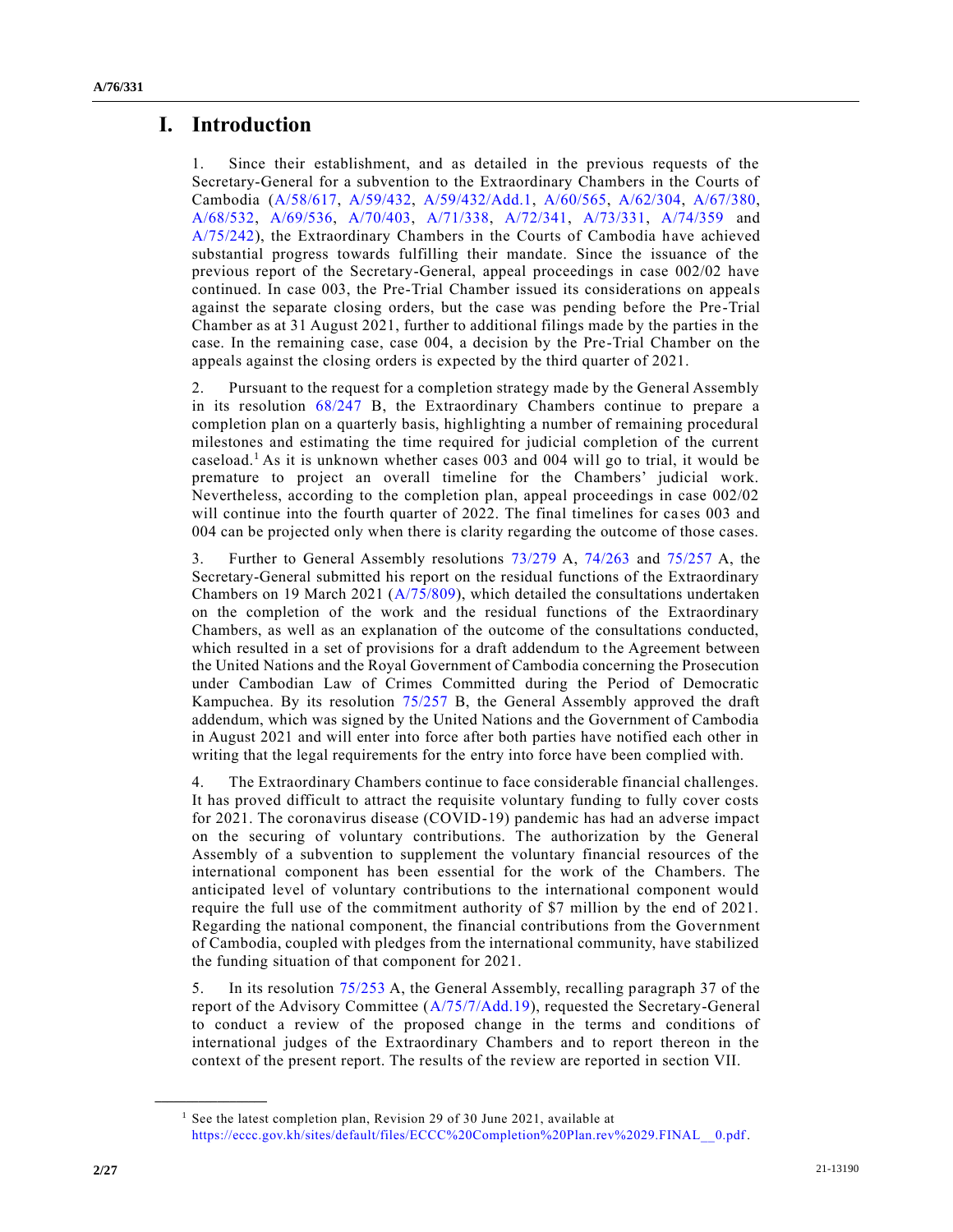## **II. Progress made in the case files**

## **A. Case 001: Kaing Guek Eav, alias "Duch"**

6. On 2 September 2020, Kaing Guek Eav died after having been admitted to hospital. Prior to his death, he had been serving a life sentence imposed by the Supreme Court Chamber at Kandal provincial prison, Cambodia, for his conviction for crimes against humanity and grave breaches of the 1949 Geneva Conventions.

### **B. Case 002: Nuon Chea, Ieng Sary, Khieu Samphan, Ieng Thirith**

7. On 15 September 2010, the co-investigating judges of the Extraordinary Chambers issued a closing order indicting the former Chair of the Democratic Kampuchea People's Representative Assembly and Deputy Secretary of the Communist Party of Kampuchea, Nuon Chea, the former Deputy Prime Minister for Foreign Affairs of Democratic Kampuchea, Ieng Sary, the former Head of State of Democratic Kampuchea, Khieu Samphan, and the former Minister of Social Affairs of Democratic Kampuchea, Ieng Thirith, for crimes against humanity, grave breaches of the Geneva Conventions relating to the protection of victims of international armed conflicts, and genocide against the Cham and Vietnamese ethnic groups. Ieng Thirith was found unfit to stand trial on medical grounds and remained under judicial supervision until her death in August 2015 and the subsequent termination of the proceedings. The proceedings against Ieng Sary were also terminated upon his death in March 2013.

8. The charges in case 002 were severed into two separate cases (cases 002/01 and 002/02), each with a separate trial and judgment. Case 002/01 was focused on alleged crimes against humanity relating to the forced movement of the population from Phnom Penh (phase one) and later from the regions (phase two) and the alleged execution of former Khmer Republic soldiers at Tuol Po Chrey. It also concerned the structure of Democratic Kampuchea, the history of the Communist Party of Kampuchea, the organizational structure of Democratic Kampuchea, and the roles of the accused in relation to the policies of the Democratic Kampuchea regime as relevant to all charges. Case 002/02 encompassed charges relating to genocide against the Muslim Cham and Vietnamese minorities, forced marriage and rape, the treatment of Buddhists and the targeting of former Khmer Republic officials, in addition to alleged crimes against humanity and war crimes committed at four security centres (including S-21) as part of internal purges, three worksites and a group of work cooperatives, a total of 11 crime scenarios.

9. On 7 August 2014, the Trial Chamber delivered its judgment in the proceedings in case 002/01. It found that Nuon Chea and Khieu Samphan had, through their participation in a joint criminal enterprise, committed the crimes against humanity of murder, political persecution and other inhumane acts (comprising forced transfers and attacks against human dignity) during the first phase of the movement of population; political persecution and other inhumane acts (comprising forced transfers and attacks against human dignity) during the second phase of the movement of population; and murder and extermination through executions of Khmer Republic officials at Tuol Po Chrey. They were also found to have planned, instigated, and aided and abetted the aforementioned crimes during the first and second phases of the movement of population and at Tuol Po Chrey. In addition, Nuon Chea was found to have ordered the crimes and to have been responsible as a superior for all crimes committed in the course of the movement of population and at Tuol Po Chrey. The Trial Chamber sentenced both Nuon Chea and Khieu Samphan to life imprisonment.

10. In late 2014, appeals were filed against the trial judgment by the co-prosecutors, as well as by both Nuon Chea and Khieu Samphan, who advanced 223 and 148 grounds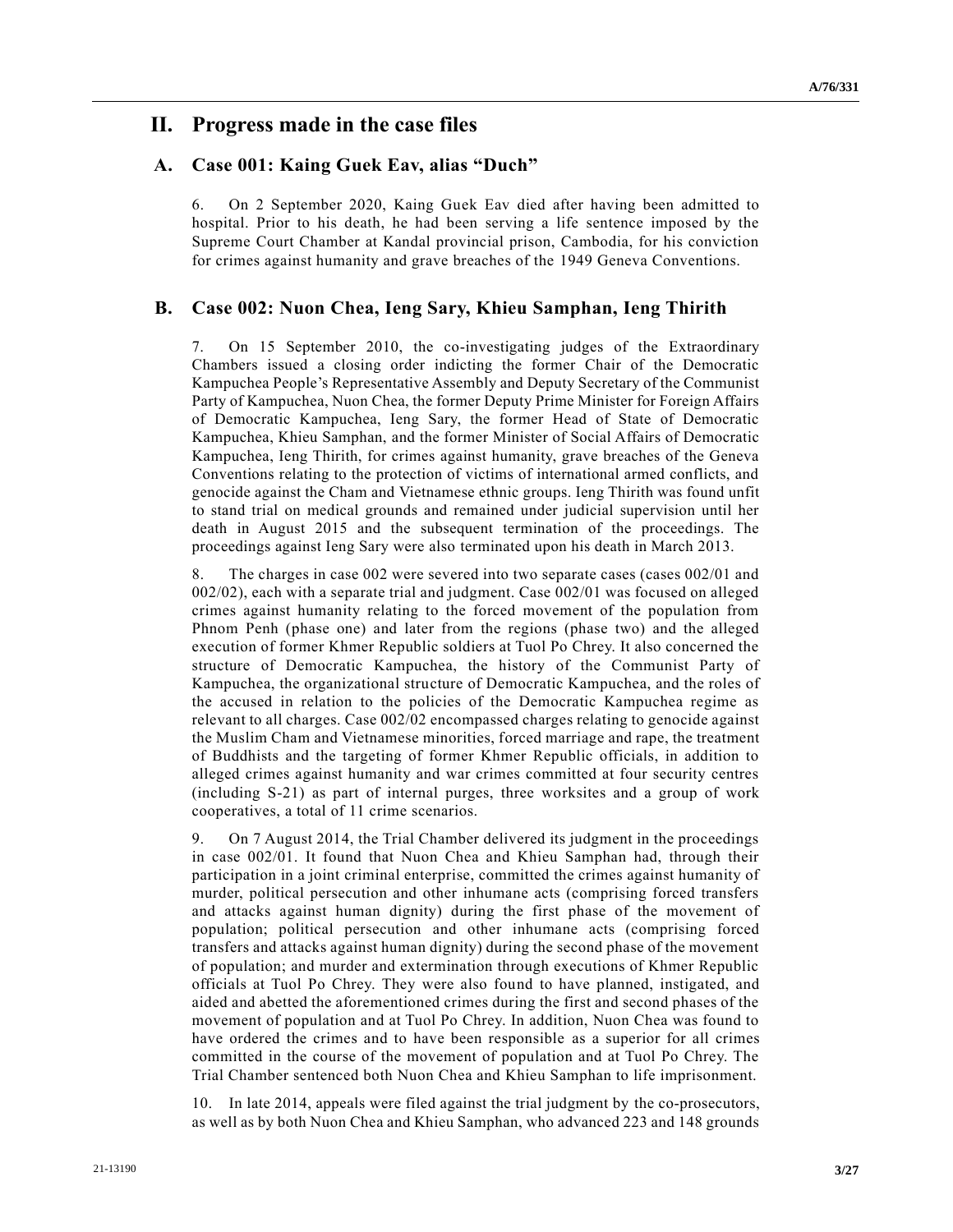of appeal, respectively. On 23 November 2016, the Supreme Court Chamber rendered its judgment on the appeals. The Supreme Court Chamber upheld the convictions for the crimes against humanity of murder, persecution on political grounds and other inhumane acts in relation to the evacuation of Phnom Penh immediately after the fall of the city on 17 April 1975 and reversed the conviction for the crime against humanity of extermination in connection with that event. Regarding the second phase of the population transfers that occurred between 1975 and 1977, the Chamber affirmed the convictions of both accused for the crime against humanity of other inhumane acts, entered a conviction for the crime against humanity of murder, and reversed the convictions for the crimes against humanity of extermination and persecution on political grounds. While the Supreme Court Chamber upheld the Trial Chamber's finding that at least 250 soldiers and officials of the Khmer Republic had been executed at Tuol Po Chrey in April 1975 and that crimes against humanity were likely to have occurred, it considered the evidence to be inadequate to substantiate a finding that there had been a policy to kill all Khmer Republic soldiers at the time. As a result, the Chamber reversed the convictions for the crimes against humanity of extermination, murder and persecution on political grounds at Tuol Po Chrey. The Supreme Court Chamber considered that the imposition of a life sentence upon both Nuon Chea and Khieu Samphan was appropriate and therefore confirmed the sentence imposed by the Trial Chamber. The Supreme Court Chamber also found inadmissible the appeal by the co-prosecutors seeking declaratory relief on the applicability of the most extended form of joint criminal enterprise before the Extraordinary Chambers.

11. On 16 November 2018, the Trial Chamber pronounced its judgment together with a summary of its findings in case 002/02. The Chamber found Nuon Chea and Khieu Samphan guilty of crimes against humanity, grave breaches of the Geneva Conventions, and genocide against the Vietnamese ethnic, national and racial group. Both accused were also found to have aided and abetted the crime against humanity of murder at the Tram Kak cooperatives, the three worksites and the four security centres. The Chamber further convicted Nuon Chea under the doctrine of superior responsibility for genocide against the Cham ethnic and religious group. The reason ed judgment was issued in the three working languages of the Court on 28 March 2019. Both Nuon Chea and Khieu Samphan were sentenced to life imprisonment. The Chamber merged their sentences in cases 002/01 and 002/02 into a single life term. Following the death of Nuon Chea on 4 August 2019, the Supreme Court Chamber terminated the appellate proceedings against him on 13 August 2019 and subsequently found that the Trial Chamber's findings with respect to Nuon Chea were not vacated upon his death. The co-prosecutors filed their appeal on 20 August 2019, while Khieu Samphan, the remaining appellant in case 002/02, filed his appeal on 28 February 2020. Responses to the appeals were fully briefed in the three languages by late March 2021. Four days of appeal hearings were held from 16 to 19 August 2021.

### **C. Cases 003 and 004**

12. On 7 September 2009, the international co-prosecutor filed two introductory submissions (subsequently supplemented by further submissions) with the co-investigating judges alleging the commission of further crimes falling under the jurisdiction of the Extraordinary Chambers by five additional suspects.

13. Pursuant to submissions filed by the international co-prosecutor, the co-investigating judges were seized of 10 crime scenarios in case 003 and 55 crime scenarios in case 004.

14. On 3 March 2015, the international co-investigating judge charged Meas Muth and Im Chaem in cases 003 and 004, respectively. Meas Muth was charged with crimes against humanity, war crimes and violations of the 1956 Penal Code of Cambodia,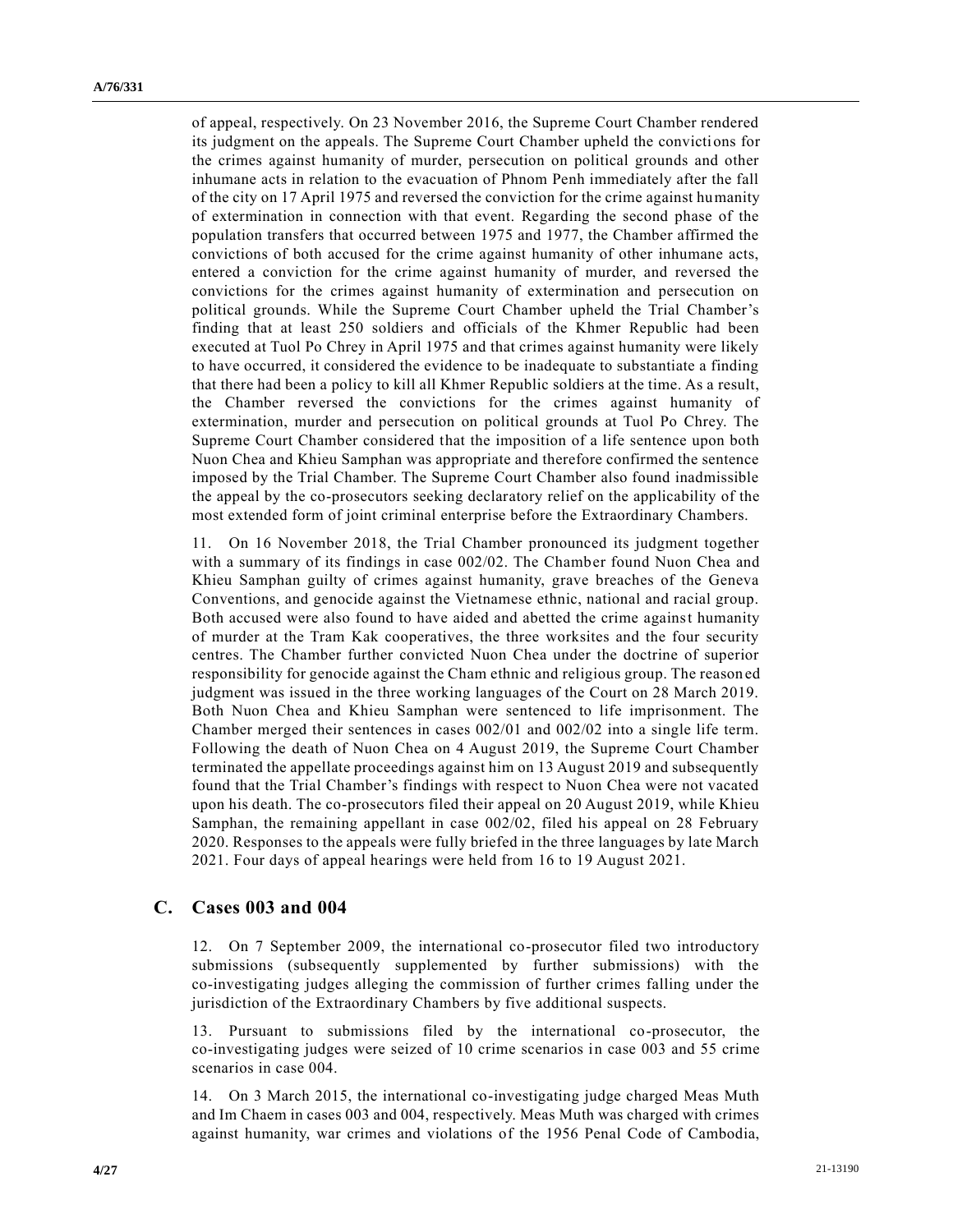while Im Chaem was charged with crimes against humanity and violations of the 1956 Penal Code of Cambodia. The charges were laid in absentia, as the charged persons had ignored formal summonses and ensuing arrest warrants had not been executed. On 27 March 2015, the international co-investigating judge charged Ao An in person in case 004 with crimes against humanity and violations of the 1956 Penal Code of Cambodia. On 2 June 2015, the co-investigating judges issued a decision dismissing the criminal allegations against Sou Met, until then a suspect in case 003, on account of his death in 2014. On 9 December 2015, the last remaining suspect in case 004, Yim Tith, appeared before the international co-investigating judge. He was charged with genocide, crimes against humanity, war crimes and violations of the 1956 Penal Code of Cambodia. On 14 December 2015, Meas Muth appeared voluntarily before the international co-investigating judge, where he was notified of additional charges, including genocide. A number of charges laid in the previous decision to charge him in absentia were rescinded, as was the outstanding arrest warrant.

15. On 18 December 2015, the co-investigating judges notified the parties that they considered the judicial investigations against Im Chaem concluded. Noting that Im Chaem had the right to determination of the charges brought against her without undue delay, on 5 February 2016, the co-investigating judges ordered the severance of the proceedings against Im Chaem from case 004 into a new case file, 004/01. On 22 February 2017, the co-investigating judges issued a dispositive closing order dismissing the case because, on the basis of the evidence collected during the investigation, Im Chaem was not subject to the personal jurisdiction of the Extraordinary Chambers, as she was neither a senior leader of Democratic Kampuchea nor otherwise most responsible for the serious crimes committed during the Khmer Rouge regime. On 10 July 2017, the co-investigating judges issued the reasoned closing order, dismissing case 004/01 against Im Chaem. On 9 August 2017, the international co-prosecutor filed an appeal against the closing order with the Pre-Trial Chamber. On 28 June 2018, the Pre-Trial Chamber disposed of the appeal on personal jurisdiction by finding that the decision of the co-investigating judges stood, thereby concluding the judicial proceedings in the case.

16. In respect of case 004/02, on 14 March 2016, the international co-investigating judge expanded the charges against Ao An to include additional crimes against humanity and genocide. On 16 December 2016, the co-investigating judges notified all parties in case 004 that they considered the judicial investigation against Ao An to be concluded and ordered the severance of the proceedings from case 004 and the creation of a new case file, 004/02, because as a charged person, he had the right to be informed of the decision on the charges brought against him without undue delay. The international co-investigating judge also issued a separate decision reducing the scope of the investigation pursuant to internal rule 66 bis, constituting the first application of this rule since its adoption in January 2015. On 19 May 2017, the co-investigating judges issued a forwarding order directing the co-prosecutors to file their final submission. On 18 and 21 August 2017, the international and national co-prosecutors filed their respective final submissions. On 16 August 2018, the co-investigating judges issued two separate closing orders in case 004/02. The international co-investigating judge indicted Ao An for genocide, crimes against humanity and domestic crimes. The national co-investigating judge dismissed the case for lack of personal jurisdiction. Submissions on appeal were filed by the co-lawyers for Ao An, the national co-prosecutor and the international co-prosecutor. On 19 December 2019, the Pre-Trial Chamber issued its considerations on the appeals against the closing orders, unanimously declaring that the co-investigating judges' issuance of the two conflicting closing orders had been illegal and that the Chamber had not attained the required majority of four affirmative votes to reach a decision based on common reasoning on the merits. The national and international judges attached their respective opinions to the considerations. Further to filings made by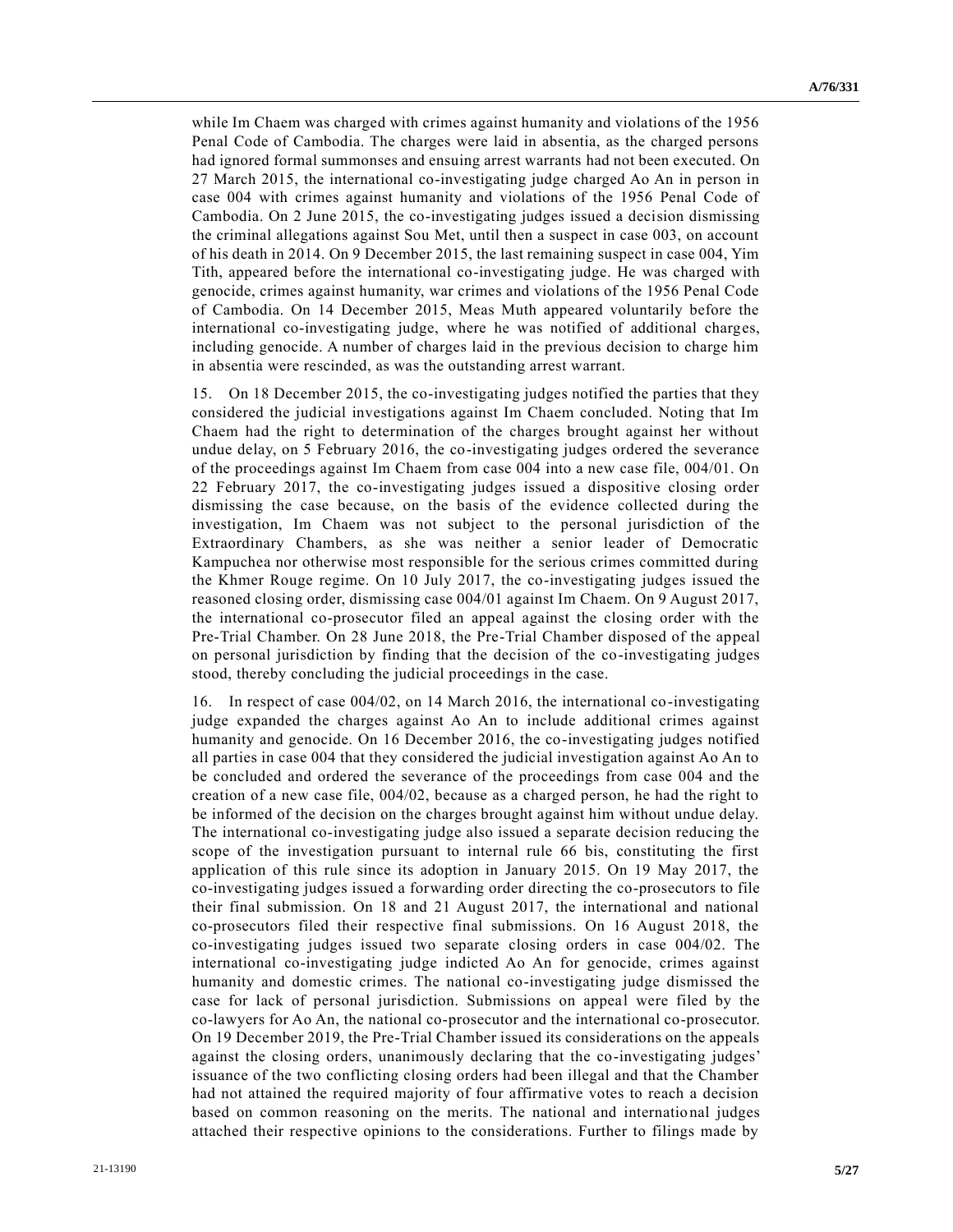the international co-prosecutor, the Trial Chamber issued a statement on 3 April 2020, noting that the Chamber had never been formally notified of the case and had not received the case file. On 4 May 2020, the international co-prosecutor filed an immediate appeal of the Trial Chamber's effective termination of case 004/02 before the Supreme Court Chamber. On 10 August 2020, the Supreme Court Chamber issued its decision, holding that neither of the closing orders was valid after the Pre -Trial Chamber unanimously found that the actions of the co-investigating judges were illegal, and the Supreme Court Chamber terminated the case against Ao An before the Extraordinary Chambers. The co-investigating judges sealed and archived case file 004/02 on 14 August 2020, concluding the judicial proceedings in the case.

17. In respect of case 003, on 10 January 2017, the international co-investigating judge notified all parties in case 003 that he considered the judicial investigation against Meas Muth in case 003 to be concluded and issued a separate decision reducing the scope of the judicial investigation pursuant to internal rule 66 bis. The national co-investigating judge reiterated that he had issued a notice of conclusion of the investigation in case 003 on 29 April 2011, followed by a forwarding order on 7 February 2013. On 25 July 2017, the international co-investigating judge forwarded the case file to the co-prosecutors for their final submissions. The co-prosecutors filed their final submissions in November 2017. On 28 November 2018, the co-investigating judges issued two separate closing orders in case 003 against Meas Muth. The international co-investigating judge indicted Meas Muth for genocide, crimes against humanity, war crimes and domestic crimes. The national co-investigating judge dismissed the case for lack of personal jurisdiction. Submissions on appeal were filed by the co-lawyers for Meas Muth, the national co-prosecutor and the international co-prosecutor. On 7 April 2021, the Pre-Trial Chamber issued its considerations on the appeals against the closing orders, unanimously declaring that the co-investigating judges' issuance of the two conflicting closing orders had been illegal and that the Chamber had not attained the required majority of four affirmative votes to reach a decision based on common reasoning on the merits. The national and international judges attached their respective opinions to the considerations. In their opinion, the national judges considered that the law in force did not allow the Pre-Trial Chamber to rule that the act of any co-investigating judge had preponderance, and they decided accordingly that the case file should be archived. While finding the national co-investigating judge's dismissal order null and void, the international judges confirmed the indictment and found that the Trial Chamber must be seized of case 003 on the basis of the indictment. On 20 May 2021, the co-investigating judges denied the international co-prosecutor's subsequent interlocutory request to immediately forward the Pre-Trial Chamber's considerations, case 003 indictment and remaining case file to the Trial Chamber, finding that there was neither unanimity nor a super-majority among the Pre-Trial Chamber judges for a closing order in case 003. On 17 June 2021, the co-lawyers for Meas Muth submitted to the Pre-Trial Chamber a motion to terminate, seal and archive case 003, while on 21 June, the international co-prosecutor requested the Chamber to conclude the pretrial stage by confirming that Meas Muth was indicted and to order him to be sent for trial. Both motions remained pending before the Pre-Trial Chamber as at 31 August 2021.

18. In respect of case 004, on 13 June 2017, the co-investigating judges notified all parties in the case that they considered the judicial investigation against Yim Tith to be concluded and issued a separate decision reducing the scope of the judicial investigation pursuant to internal rule 66 bis. The national co-prosecutor filed her final submission on 31 May 2018, and the international co-prosecutor filed his final submission on 4 June 2018. On 28 June 2019, the co-investigating judges issued two separate closing orders in case 004 against Yim Tith. The international co-investigating judge indicted Yim Tith for genocide, crimes against humanity, war crimes and domestic crimes. The national co-investigating judge dismissed the case for lack of personal jurisdiction. Submissions on appeal were filed by the co-lawyers for Yim Tith, the national co-prosecutor, the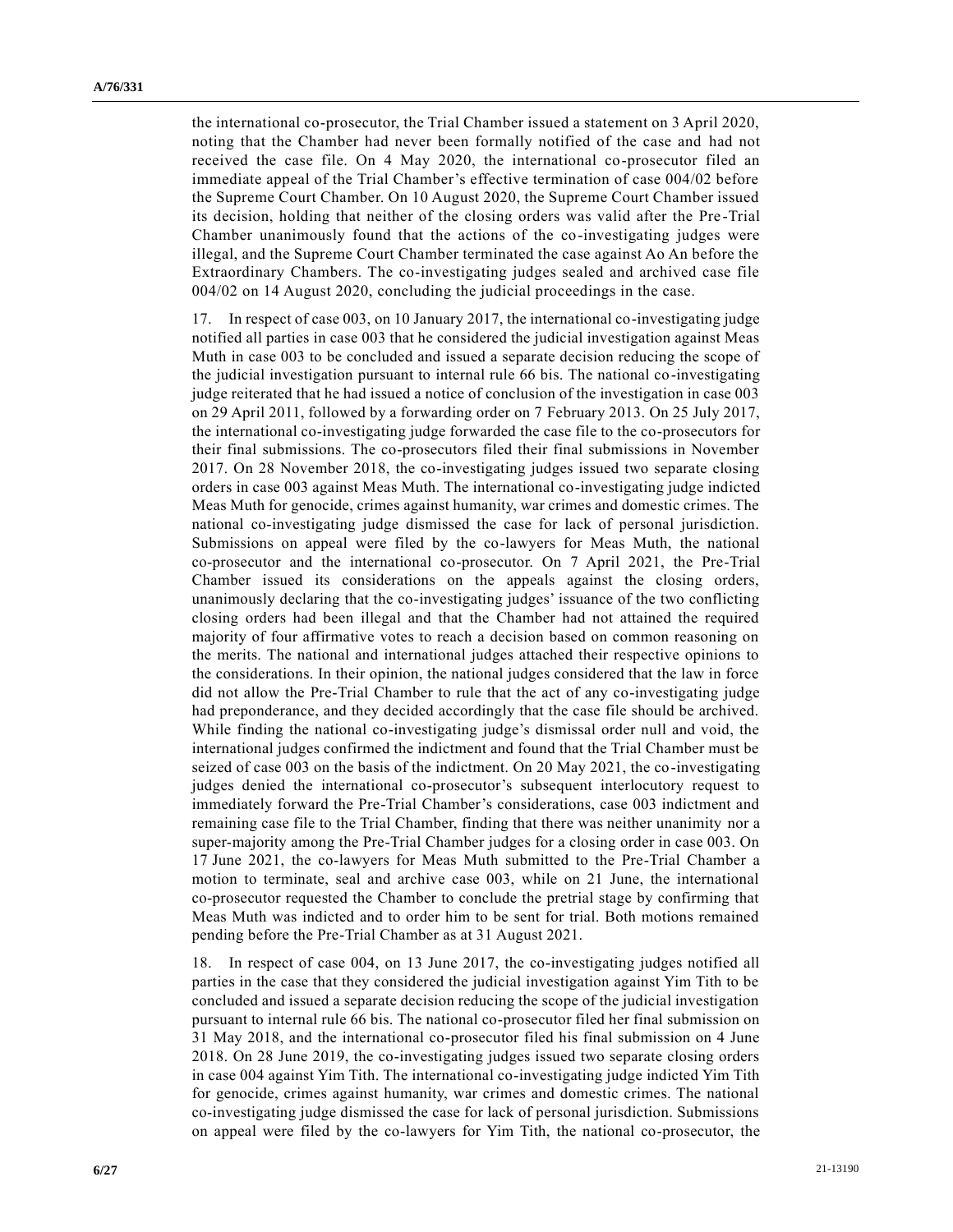international co-prosecutor and the civil parties in the case. On 18 March 2021, the Pre-Trial Chamber informed the parties that it would determine the appeals against the closing orders on the basis of their written submissions only.

## **III. Completion plan and road map: projected timelines**

19. Pursuant to the request of the General Assembly in its resolution [68/247](https://undocs.org/en/A/RES/68/247b) B for a completion strategy with a clear road map, the Extraordinary Chambers continue to update their completion plan that details the remaining work to be completed in the proceedings of which they are currently seized. The current proceedings represent the entire caseload of the Chambers. The plan sets out a road map in which the remaining procedural milestones are highlighted and the timelines required for the judicial completion of the current caseload are projected. The plan was first prepared in March 2014 and has subsequently been revised on a quarterly basis to reflect the most accurate perspective as the proceedings evolved. It also sets out a series of measures that may assist expeditious completion.

20. In cases 003 and 004, a milestone was reached in 2020 with the completion of proceedings in case 004/02 against Ao An. Further progress was made in 2021 with the Pre-Trial Chamber's issuance of considerations on closing order appeals in case 003 against Meas Muth. In 2021, it is expected that one milestone will be reached: a decision of the Pre-Trial Chamber on the appeals against the closing orders in case 004 against Yim Tith by the third quarter of 2021. Projections for the overall timelines for cases 003 and 004 can be made only when there is clarity regarding the outcome of the Pre-Trial Chamber's decisions in those cases.

21. The Secretary-General reaffirms the importance of conducting all judicial proceedings before the Extraordinary Chambers in a manner that conforms with the terms of the Agreement between the United Nations and the Royal Government of Cambodia concerning the Prosecution under Cambodian Law of Crimes Committed during the Period of Democratic Kampuchea. In its resolutions [73/279](https://undocs.org/en/A/RES/73/279) A and [74/263,](https://undocs.org/en/A/RES/74/263) the General Assembly requested the Secretary-General to undertake consultations with the Chambers and the Government of Cambodia in order to begin developing a framework for the completion of the work of the Chambers, including with regard to the drawdown of activities, and to identify residual functions, if any, which would need to be performed following the completion of the mandate. In its resolution [75/257](https://undocs.org/en/A/RES/75/257) A, the General Assembly requested the Secretary-General to continue consultations with the Government of Cambodia, while keeping relevant stakeholders informed, in order to finalize, for consideration by the Assembly, a proposed framework for the completion of the work of the Chambers, including with regard to the drawdown of activities and the residual functions requiring performance. In the same resolution, the Assembly also requested the Secretary-General to report to it, at its resumed seventy-fifth session and by 15 May 2021, on the implementation of the resolution. The Secretary-General, in his report dated 19 March 2021 [\(A/75/809\)](https://undocs.org/en/A/75/809), detailed the consultations undertaken on the completion of the work and the residual functions of the Chambers, as well as the outcome of the consultations conducted, which resulted in a set of provisions for a draft addendum to the Agreement between the United Nations and the Royal Government of Cambodia concerning the Prosecution under Cambodian Law of Crimes Committed during the Period of Democratic Kampuchea. By its resolution [75/257](https://undocs.org/en/A/RES/75/257b) B, the Assembly approved the draft addendum, which, as mentioned previously, was signed by the United Nations and the Government of Cambodia in August 2021 and will enter into force after both parties have notified each other in writing that the legal requirements for the entry into force have been complied with.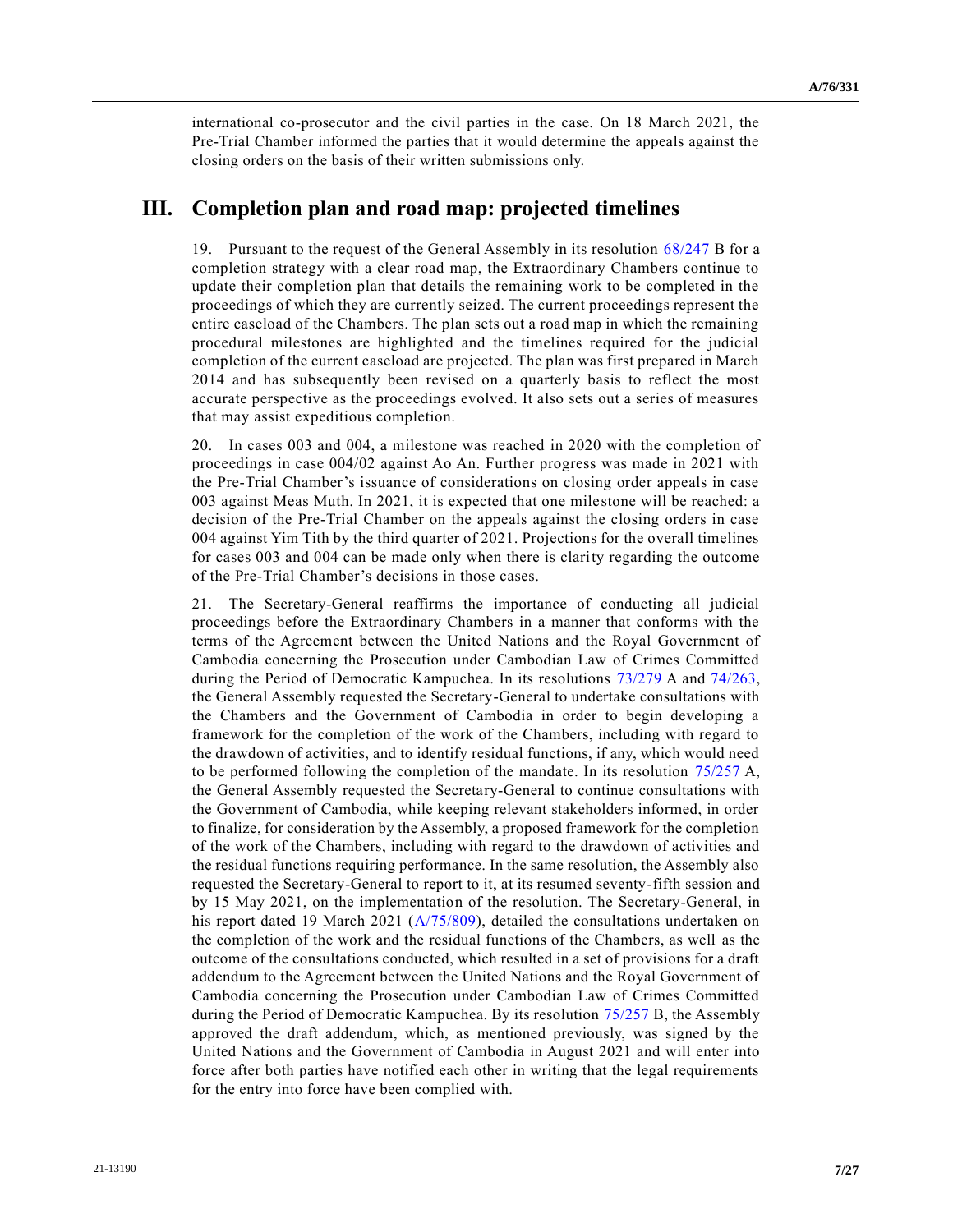# **IV. Current financial position and fundraising efforts**

22. Previous reports of the Secretary-General have highlighted to Member States the financial challenges faced by the Extraordinary Chambers. These challenges have continued in 2021. The pandemic has had an adverse impact on the rate at which the voluntary contributions have been secured during both 2020 and 2021 compared with previous years. Some traditional donors to the international component of the Chambers are experiencing delays in finalizing the decisions regarding the amount and timing of their contributions. The impacts of these challenges have included recruitment freezes and the uncertainty of staff working on month-to-month contracts, with the potential for distraction from the discharge of core functions. Owing to severe financial constraints in previous years, the national component staff went without contracts and salaries for prolonged periods, resulting, inter alia, in a walkout by 100 staff in September 2013. Given the structure of the Chambers, wherein national and international component staff work side by side, the overall work of the Chambers was severely impeded by this action. Nevertheless, with the increased contributions from the Government of Cambodia since 2014, the financial situation of the national component has improved significantly in recent years. The financial situation of the international component, however, remains uncertain.

23. Under the Agreement between the United Nations and the Royal Government of Cambodia, the United Nations is responsible for financing the costs of supporting the international component of the Extraordinary Chambers, while the Government is responsible for defraying the costs of the national component, including salaries of national personnel, utilities and service expenses of the Chambers. In its resolution [75/253](https://undocs.org/en/A/RES/75/253) A, the General Assembly encouraged all Member States to provide continuing and additional voluntary support for both the international and national components of the Chambers and requested the Secretary-General to continue his intensive efforts to obtain additional voluntary contributions, including by broadening the donor base, for funding the future activities of the Chambers.

24. **International component**. Historically, funding for the international component of the Extraordinary Chambers has been raised from a limited number of Governments each year, many of which participate in the principal donors group. In the period 2010–2018, a Special Expert on United Nations Assistance to the Khmer Rouge Trials designated by the Secretary-General assisted in fundraising for the Chambers. Past fundraising activities have focused on reaching out to potential new donor Governments and included two pledging conferences in 2010 and 2013, written appeals from the Secretary-General to all Member States, bilateral requests by senior United Nations officials to donor countries, written appeals from the Chairs of the principal donors group to permanent missions of Member States in New York in 2015 and 2017, and the development of a fundraising strategy adopted in 2016. In 2018, further to a number of letters that were sent by the principal donors group, Norway and the Republic of Korea formally joined the principal donors group. In 2019, the steering committee, in coordination with the Secretariat, organized an awarenessraising event entitled "The recent milestone judgment in Extraordinary Chambers case 002/02: looking at the implications for international criminal accountability, in Cambodia and beyond", which was focused on topics related to the prosecution and prevention of genocide, the role of civil society and victim participation in the work of the Chambers, and the methods for assessing the impact and legacy of the Chambers. The vital importance of continued financial support for the work of the Chambers from the international community was underlined at the event. In 2020, given the challenges posed by the pandemic, the Secretariat updated the donors regularly on the funding situation, reiterating the need for their renewed and expedited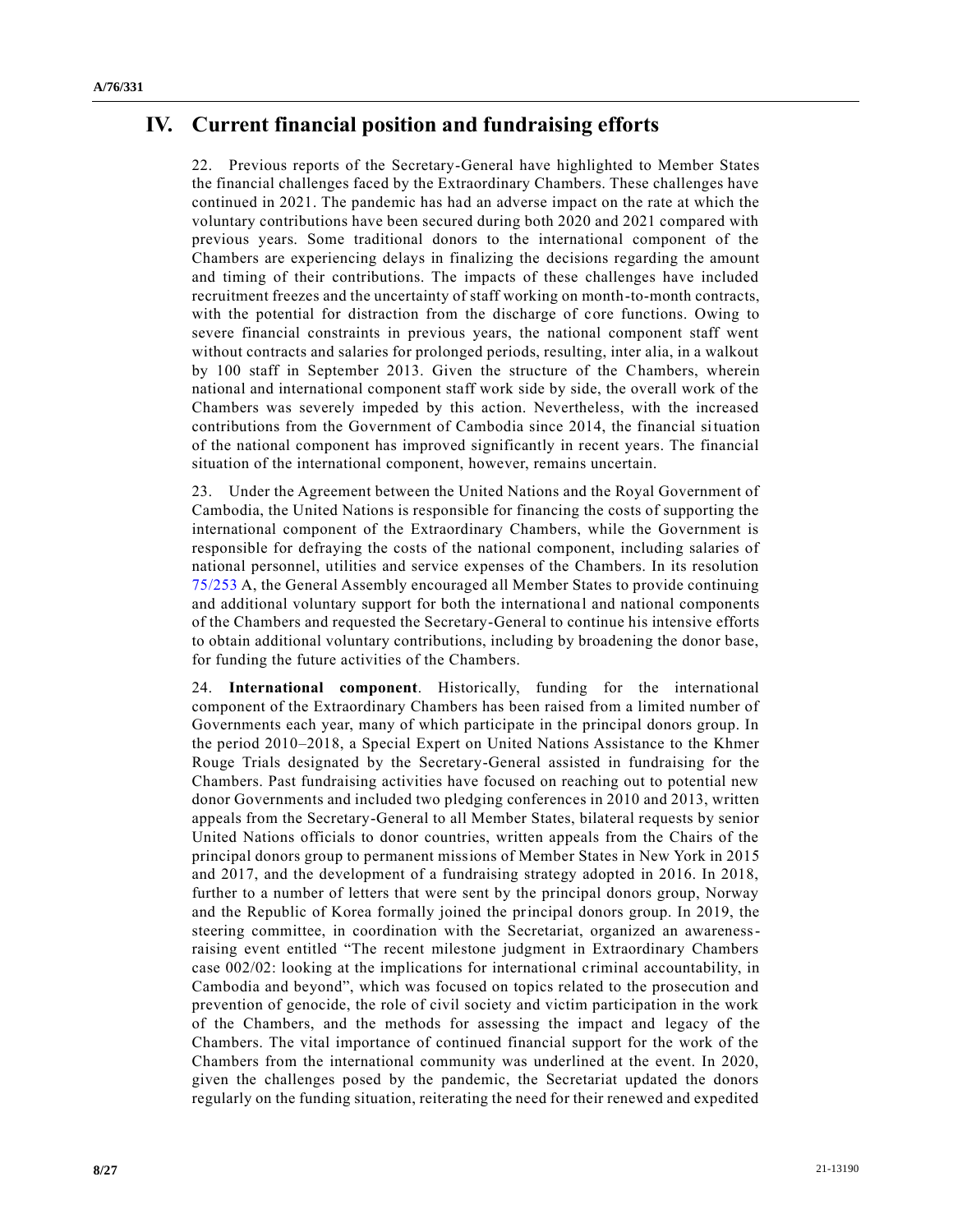contributions. To broaden and maintain the existing donor base, the Secretary-General sent a letter to all permanent missions of Member States in June 2020 and July 20 21.

25. **National component**. In the first years of operation of the Extraordinary Chambers, the national component was funded by voluntary contributions covering 80 per cent of the budget, with the remainder paid by the Government of Cambodia, which also provided in-kind contributions of buildings, facilities and local services. The contribution of the Government has increased significantly in past years. For the previous six years, it has covered over 70 per cent of the national component's resource requirements. In response to the serious financial constraints experienced by the national component, extensive efforts were made by the senior officials of the Chambers, senior Cambodian government officials, the Special Expert, and Cambodian ambassadors in foreign capitals to jointly seek support from key foreign Governments for the national component. These efforts resulted in sufficient funds raised for the national component in 2016, 2017, 2018, 2019 and 2020.

#### **Fundraising efforts in 2021**

26. Efforts continue to be made to pursue the fundraising strategy developed during 2016 to broaden the donor base and to maintain the support of traditional donors. Senior Cambodian government officials continue their fundraising efforts with donors in the capital on a regular basis.

27. The Secretariat has continued to pursue fundraising efforts through communications with diplomatic missions. To broaden and maintain the existing donor base, the Secretary-General sent a letter to all permanent missions of Member States in July 2021, seeking their financial support for the Extraordinary Chambers. In addition, the Coordinator for United Nations Assistance to the Khmer Rouge Trials continues to hold meetings on a regular basis with representatives of Member States to seek voluntary contributions for the international component of the Chambers. Furthermore, regular consultations between the Secretariat and the members of the principal donors group have taken place with a view to maintaining their contributions.

28. Despite the ongoing fundraising efforts, voluntary contributions for the international component have continued to decline, falling from \$17.7 million in 2015 (65 per cent of the approved 2015 budget) to \$13.1 million in 2016 (51 per cent of the approved budget), \$9.4 million in 2017 (30 per cent of the approved budget), \$8.4 million in 2018 (47 per cent of the approved budget) and \$6.2 million in 2019 (39 per cent of the budget) and dropping further to \$4.4 million in 2020 (38 per cent of the approved budget). From indications from the current donors, the levels of voluntary contributions for 2021 are estimated at \$3.9 million (30 per cent of the approved budget). This estimate consists of \$3.3 million in received contributions, some \$0.3 million in confirmed pledges and \$0.3 million in anticipated pledges. Voluntary contributions of \$4 million are foreseen for 2022 (\$1.1 million in confirmed pledges and \$2.9 million in anticipated contributions).

#### **Current financial position and use of the commitment authority**

29. The General Assembly approved a commitment authority of \$15.5 million for the international component of the Extraordinary Chambers for 2014; these funds, however, were never drawn upon, as voluntary funding eventually covered the international component's obligations in full during 2014. The Assembly again approved commitment authorities for the international component amounting to \$12.1 million for 2015, \$12.1 million for 2016, \$11.0 million for 2017, \$8.0 million for 2018, \$7.5 million for 2019, \$7.0 million for 2020 and \$7.0 million for 2021, thus ensuring that the salaries and expenses of personnel could be paid on time and without any disruption to the work of the Chambers.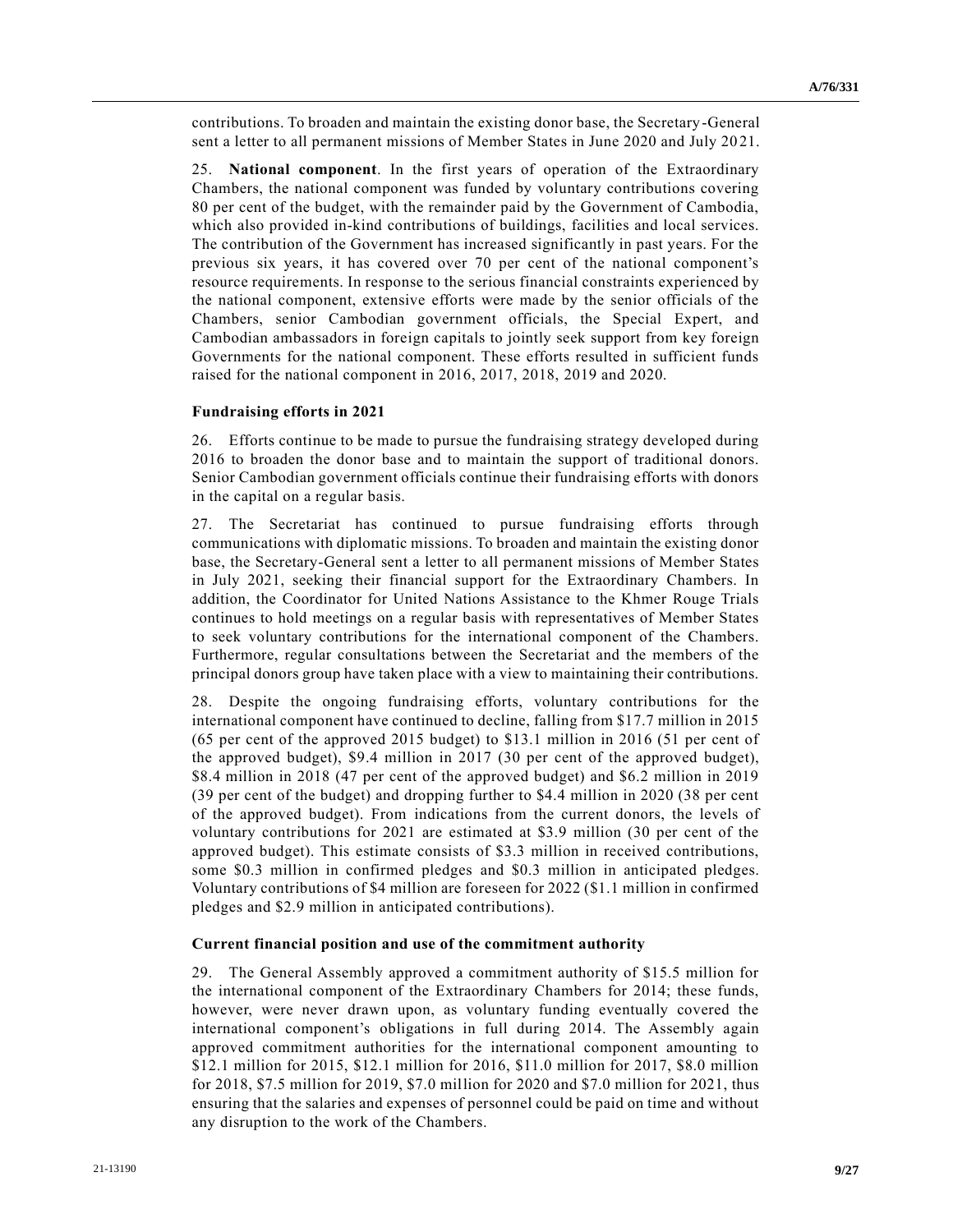30. The General Assembly, in section V of its resolution [74/263](https://undocs.org/en/A/RES/74/263) A, authorized the Secretary-General to enter into commitments in an amount not exceeding \$7 million to supplement the voluntary financial resources of the international component of the Extraordinary Chambers for the period from 1 January to 31 December 2020. On the basis of the expenditures for 2020, and taking into account the voluntary financial resources received, the full amount of the subvention was utilized and reflected in the audited financial statements for 2020. The utilization of the \$7 million will be reported in the financial performance report on the programme budget for 2020 and covered from the approved appropriation under the regular budget for 2020 reflected in resolutions [74/264](https://undocs.org/en/A/RES/74/264a-c) A to C. After further adjustments to income, a surplus of \$580,100 for 2020 will be reported in the financial performance report on the programme budget for 2021 and credited to Member States in that context, in line with the established financial and budgetary policies and procedures.

31. The commitment authority has functioned as a bridging financing mechanism, permitting the United Nations to extend the contracts for international officials and other personnel at the Extraordinary Chambers, and as a source of operating funds should voluntary funding fall short. Taking into account the availability of voluntary contributions and the commitment authority, the United Nations extended staff contracts in four steps in 2020, and in three steps so far in 2021, covering a onemonth, a seven-month and a three-month period, in line with available funding and the approved staffing table. Further contract extensions, to cover the remaining month of 2021, would be subject to the availability of funds.

32. The group of interested States approved a revised budget for 2021, including a provision for cases 003 and 004, amounting to \$12.9 million for the international component and \$4.9 million for the national component. As at 30 June 2021, voluntary contributions of \$3.3 million had been received for the international component for 2021, which, together with the drawdown of \$7.0 million from the commitment authority, were sufficient to cover the expenditures for the first 11 months of 2021. To meet the operational requirements of the international component for the last month of 2021, additional voluntary contributions of \$0.5 million are required. Should the trial or trials in cases 003 and/or 004 be triggered in 2021, further voluntary contributions of \$2.1 million would be required. For the national component, as at 30 June 2021, contributions of \$2.8 million had been received from the Government of Cambodia. An additional \$0.8 million had been pledged by the Government, which, together with the remaining balance of \$0.7 million carried forward from 2020 and a confirmed pledge of \$1.1 million from one international donor, in combination with the implemented cost-saving and cost avoidance measures, would be sufficient to secure the operations of the national component of the Extraordinary Chambers until the end of 2021.

33. Taking into account that the confirmed and anticipated pledges, together with the voluntary contributions received, were not sufficient to meet the budgetary requirements, cost-saving measures put in place in previous years to achieve cost avoidance for the international component continue during 2021, through continued coordination with the Economic and Social Commission for Asia and the Pacific for a range of administrative services, the freezing of recruitment against vacant posts unless hiring was absolutely necessary for the uninterrupted continuation of judicial proceedings, and the curtailing of spending in areas such as travel, operating expenses and contractual services. It should be noted that, although the measures above will yield savings, thus ensuring that the available funding is adequate to conduct the essential judicial operations, short-term extensions of staff contracts have affected staff morale and contributed to higher-than-expected staff turnover.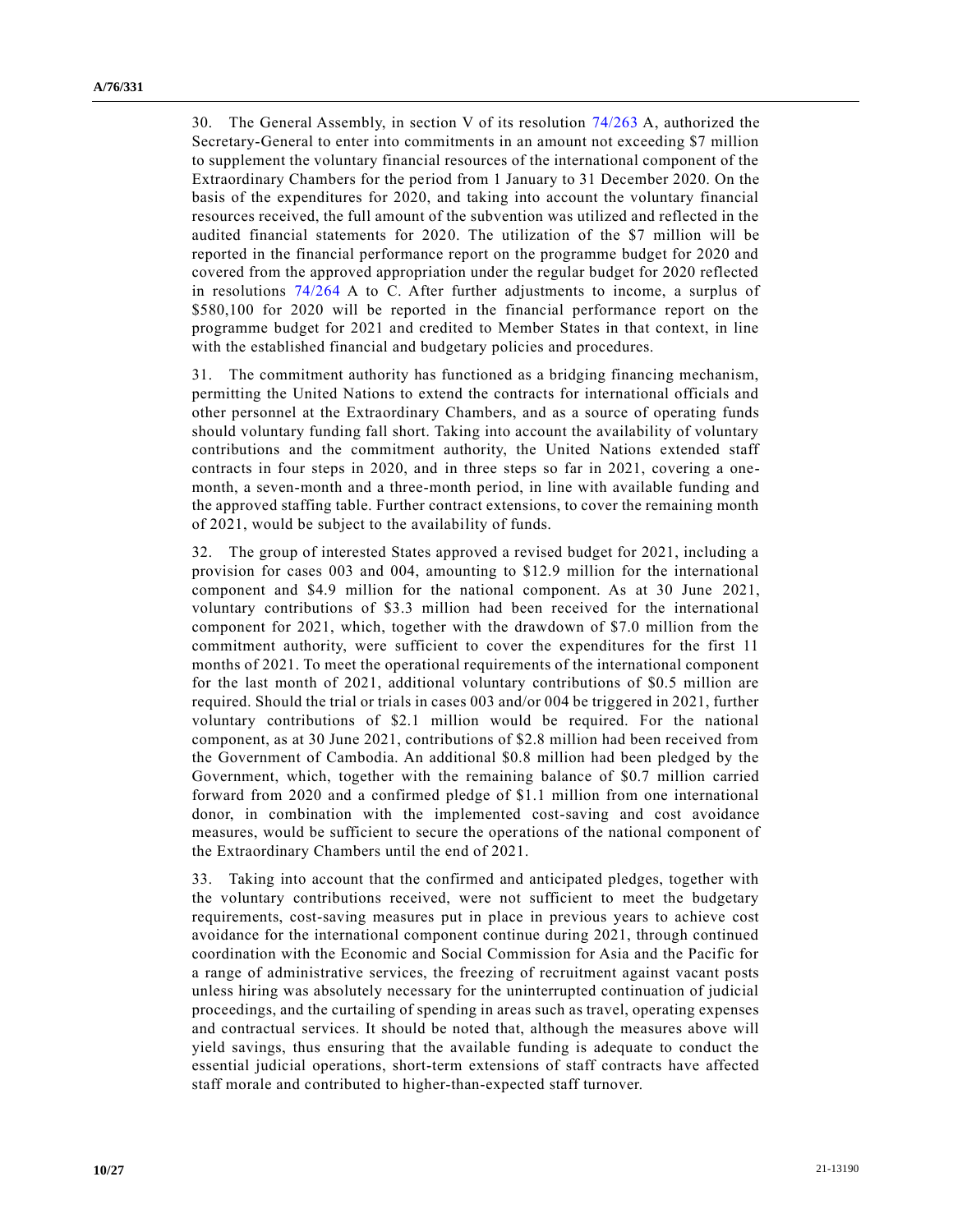## **V. Funding requirements of the Extraordinary Chambers for 2022**

34. The international component and the national component are funded separately, with the Secretariat being responsible for the receipt and management of voluntary funds for the international component and the Government of Cambodia being responsible for funding the national component, including through contributions from the international community for this purpose. The budget proposal for 2022 is aligned with the resource requirements for the year of operations in line with the judicial workplan, as reflected in revision 29 of the completion plan, dated 30 June 2021.

35. The budget proposal, which is subject to review by the principal donors group and the steering committee and to final approval by the group of interested States, takes into account the relevant recommendations of the Advisory Committee on Administrative and Budgetary Questions contained in its report [\(A/75/7/Add.19\)](https://undocs.org/en/A/75/7/Add.19) and endorsed by the General Assembly in its resolution [75/253](https://undocs.org/en/A/RES/75/253) A. Details of the recommendations and actions taken by the Extraordinary Chambers are provided in annex I.

36. The budget proposal for 2022, as indicated in tables 1 to 3, reflects the resources for the international component, including staff resources, for the operation of the Extraordinary Chambers throughout the year. Further details on the financial status of the Extraordinary Chambers are provided in annex II.

#### Table 1

### **Financial resources for the international component of the Extraordinary Chambers** (Thousands of United States dollars)

|                                         | 2020<br>expenditure  | $2021$ revised<br>budget | Resource growth |            |                                   |  |
|-----------------------------------------|----------------------|--------------------------|-----------------|------------|-----------------------------------|--|
| Component                               |                      |                          | Amount          | Percentage | $2022$ budget <sup><i>a</i></sup> |  |
| Judicial offices<br>$A_{\cdot}$         | 4 3 6 4 . 6          | 4932.6                   | (2160.1)        | (43.8)     | 2 7 7 2 . 5                       |  |
| B. Defence and Victims Support Sections | 2 0 3 0 .4           | 1 0 5 0 . 6              | (529.7)         | (50.4)     | 520.9                             |  |
| C. Office of Administration             | 4 3 8 8 .4           | 4 749.1                  | 398.6           | 8.4        | 5 147.7                           |  |
| D. Provision for cases 003 and 004      |                      | 2 142.5                  | 938.3           | 43.8       | 3 0 8 0 . 8                       |  |
| Subtotal                                | 10 783.4             | 12 874.8                 | (1352.9)        | (10.5)     | 11 521.9                          |  |
| Pledges, contributions and other income | 4 3 6 3 . 5          | 3 9 2 8 . 4              | 76.4            | 1.9        | 4 0 0 4 .8                        |  |
| Amount of subvention used or authorized | 7.000.0 <sup>b</sup> | 7.000.0 <sup>b</sup>     | (7000.0)        | (100.0)    |                                   |  |
| <b>Total income</b>                     | 11 363.5             | 10 928.4                 | (6923.6)        | (63.4)     | 4 0 0 4.8                         |  |
| Surplus/(shortfall)                     | 580.1 $^{c}$         | (1946.4)                 | (5570.7)        | 286.2      | (7517.1)                          |  |

*<sup>a</sup>* The 2022 budget figures are subject to review and approval by the group of interested States.

*<sup>b</sup>* The amount of subvention used in 2020 will be reflected in the financial performance report on the programme budget for 2020 and has been absorbed within the approved appropriation for 20 20 under the regular budget. The final expenditures and related appropriation of the 2021 commitment authority will be requested in the context of the financial performance report on the programme budget for 2021.

*<sup>c</sup>* The surplus of \$580,100 for 2020 will be reported in the financial statements for 2021 and financial performance report on the programme budget for 2021 and credited to Member States in that context, in line with the established financial and budgetary policies and procedures.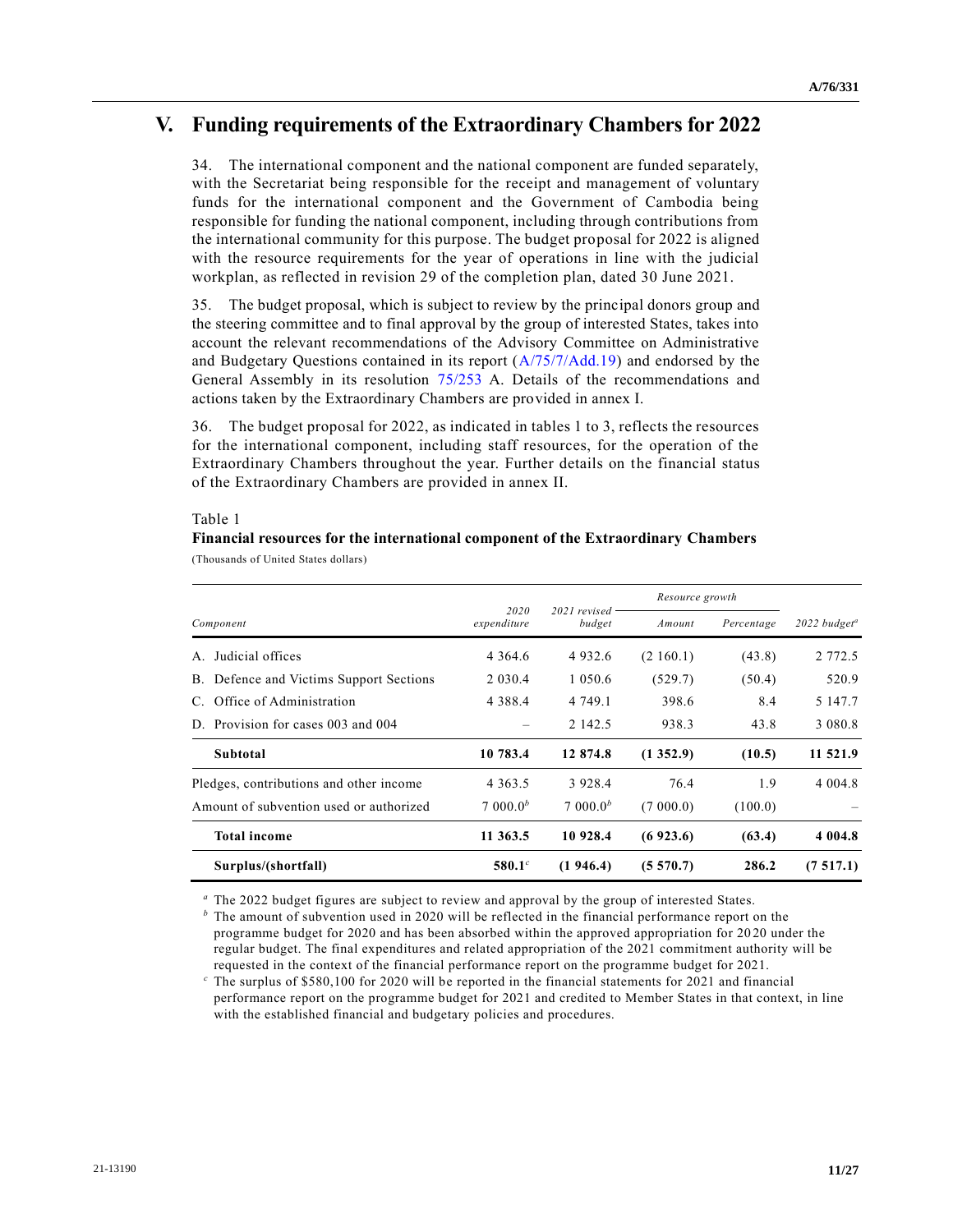#### Table 2

### **Requirements by object of expenditure and funding availability, international component**

(Thousands of United States dollars)

|                                         |                     |                          | Resource change |            |                            |
|-----------------------------------------|---------------------|--------------------------|-----------------|------------|----------------------------|
| Object of expenditure                   | 2020<br>expenditure | $2021$ revised<br>budget | Amount          | Percentage | $2022$ budget <sup>a</sup> |
| Posts                                   | 5 8 3 4 . 4         | 6 3 9 2 . 5              | (2315.5)        | (36.2)     | 4 0 7 7 .0                 |
| Non-staff compensation                  | 1 5 5 9 . 8         | 2 2 5 0 . 3              | (347.9)         | (15.5)     | 1 902.4                    |
| Other staff costs                       |                     | 848.9                    | 957.1           | 112.7      | 1 806.0                    |
| Consultants and experts                 | 2 5 4 9 . 5         | 2 3 7 5 . 2              | (273.5)         | (11.5)     | 2 101.7                    |
| Travel of staff                         | 3.7                 | 22.0                     |                 |            | 22.0                       |
| Contractual services                    | 148.4               | 240.5                    | 212.1           | 88.2       | 452.6                      |
| General operating expenses              | 559.1               | 606.1                    | 193.1           | 31.9       | 799.2                      |
| Supplies                                | 31.1                | 91.5                     |                 |            | 91.5                       |
| Furniture and equipment                 | 97.4                | 47.8                     | 221.7           | 463.8      | 269.5                      |
| <b>Total expenditure</b>                | 10 783.4            | 12 874.8                 | (1352.9)        | (10.5)     | 11 521.9                   |
| Pledges and contributions               | 4 3 6 3 .5          | 3 9 2 8 .4               | 76.4            | 1.9        | 4 0 0 4 .8                 |
| Amount of subvention used or authorized | 7000.0 <sup>b</sup> | 7000.0 <sup>b</sup>      | (7000.0)        | (100.0)    |                            |
| <b>Total income</b>                     | 11 363.5            | 10 928.4                 | (6923.6)        | (63.4)     | 4 0 0 4.8                  |
| Surplus/(shortfall)                     | $580.1^c$           | (1946.4)                 | (5570.7)        | 286.2      | (7517.1)                   |

*<sup>a</sup>* The 2022 budget figures are subject to review and approval by the group of interested States.

*<sup>b</sup>* The amount of subvention used in 2020 will be reflected in the financial performance report on the programme budget for 2020 and has been absorbed within the approved appropriation for 2020 under the regular budget. The final expenditures and related appropriation of the 2021 commitment authority will be requested in the context of the financial performance report on the programme budget for 2021.

*<sup>c</sup>* The surplus of \$580,100 for 2020 will be reported in the financial statements for 2021 and financial performance report on the programme budget for 2021 and credited to Member States in that context, in line with the established financial and budgetary policies and procedures.

### Table 3 **Post resources for the international component of the Extraordinary Chambers**

|                                       | Approved |      | Proposed <sup>a</sup> |  |
|---------------------------------------|----------|------|-----------------------|--|
| Category                              | 2020     | 2021 | 2022                  |  |
| Professional and higher               |          |      |                       |  |
| United Nations officials <sup>b</sup> | 10       | 12   | 12                    |  |
| $D-1$                                 |          | ı.   | 1                     |  |
| $P-5$                                 | 4        | 4    | 1                     |  |
| $P-4$                                 | 9        | 6    | 4                     |  |
| $P-3$                                 | 9        | 9    | 2                     |  |
| $P-2$                                 | 5        | 5    |                       |  |
| Subtotal                              | 38       | 37   | 20                    |  |
| <b>Other levels</b>                   |          |      |                       |  |
| Field Service                         | 9        | 6    | $\overline{4}$        |  |
| National Professional Officer         | 10       | 9    | 8                     |  |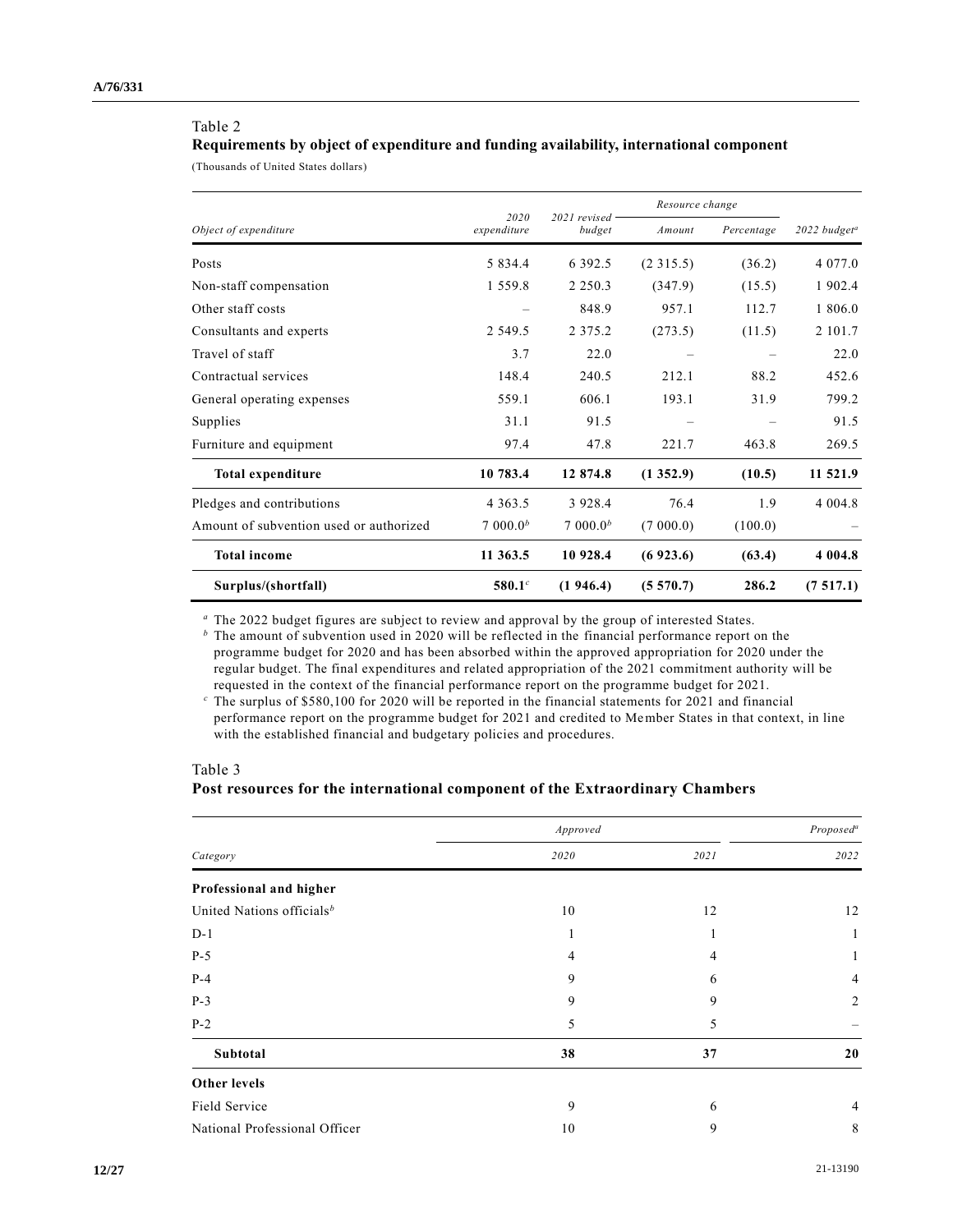|              | Approved |      | Proposed <sup>a</sup> |  |
|--------------|----------|------|-----------------------|--|
| Category     | 2020     | 2021 | 2022                  |  |
| Local level  | 37       | 34   | 24                    |  |
| Subtotal     | 56       | 49   | 36                    |  |
| <b>Total</b> | 94       | 86   | 56                    |  |

*<sup>a</sup>* The 2022 proposed budget figures are subject to review and approval by the group of interested States.

*b* Includes positions of the international judges and co-prosecutor of the Extraordinary Chambers, irrespective of whether they are full-time or part-time positions. For 2022, seven full-time and five part-time positions are required.

37. In 2022, resource requirements in the amount of \$11,521,900 would provide for 56 positions (12 United Nations officials, 1 D-1, 1 P-5, 4 P-4, 2 P-3, 4 Field Service, 8 National Professional Officer and 24 Local level) and non-post items, such as other staff costs, consultants and experts, travel of staff, contractual services, general operating expenses, supplies and furniture and equipment. The budget proposal for 2022 reflects a decrease of \$1,352,900 compared with the 2021 approved resources, as follows:

(a) **Judicial offices**. The decrease of \$2,160,100 reflects the net effect of: (i) a decrease of \$2,325,800 under posts (\$1,891,100) and non-staff compensation (\$434,700) due to reduced judicial activity projected for 2022; and (ii) an increase of \$165,700 under consultants and experts due to additional requirements for short-term legal consultants in the Supreme Court Chamber to finalize its judgment in case 002/02;

(b) **Defence and victims' support**. The decrease of \$529,700 under posts (\$196,200) and consultants and experts (\$333,500) reflects the reduced judicial activity planned for 2022;

(c) **Office of Administration**. The increase of \$398,600 reflects the net effect of: (i) an increase of \$626,700 under contractual services (\$212,100), general operating expenses (\$193,100) and furniture and equipment (\$221,500) due mainly to the mandatory upgrade of key websites (ZyLAB and Drupal), the critical requirement of archiving judicial documents in hard copy and storing those records in permanent file boxes in line with internationally recognized archival standards, and the replacement of obsolete information technology equipment to safeguard the integrity of digital judicial archives, the processing of judicial documents and ensuring secure connectivity between judicial stakeholders; and (ii) a decrease of \$228,100 under posts due mainly to the reductions in posts in line with the reduced judicial activity projected for 2022;

(d) **Provision for cases 003 and 004**. The increase of \$938,300 reflects the net effect of: (i) an increase of \$1,044,000 under non-staff compensation (\$86,900) and other staff costs (\$957,100) relating to the standard salaries for judges as well as additional requirements for temporary positions in support of cases 003 and 004 in line with the internal rules of the Extraordinary Chambers and judicial orders for sending a case for trial; and (ii) a decrease of \$105,700 under consultants and experts due mainly to the reduced requirement for interpreter services during hearings in 2022, as full-time evidence hearings are forecast for 2023 only.

38. In 2022, the total funding requirements for both the national and international components are estimated at \$16,181,400 (\$11,521,900 for the international component and \$4,659,500 for the national component). For the international component, at the time of reporting, the Secretariat had received pledges for 2022 of \$1,054,800, while anticipated voluntary funding was projected to amount to \$2,950,000. Based on the pattern of contributions in the period 2017–2021, it is expected that resources in 2022 will be pledged in piecemeal and varied amounts,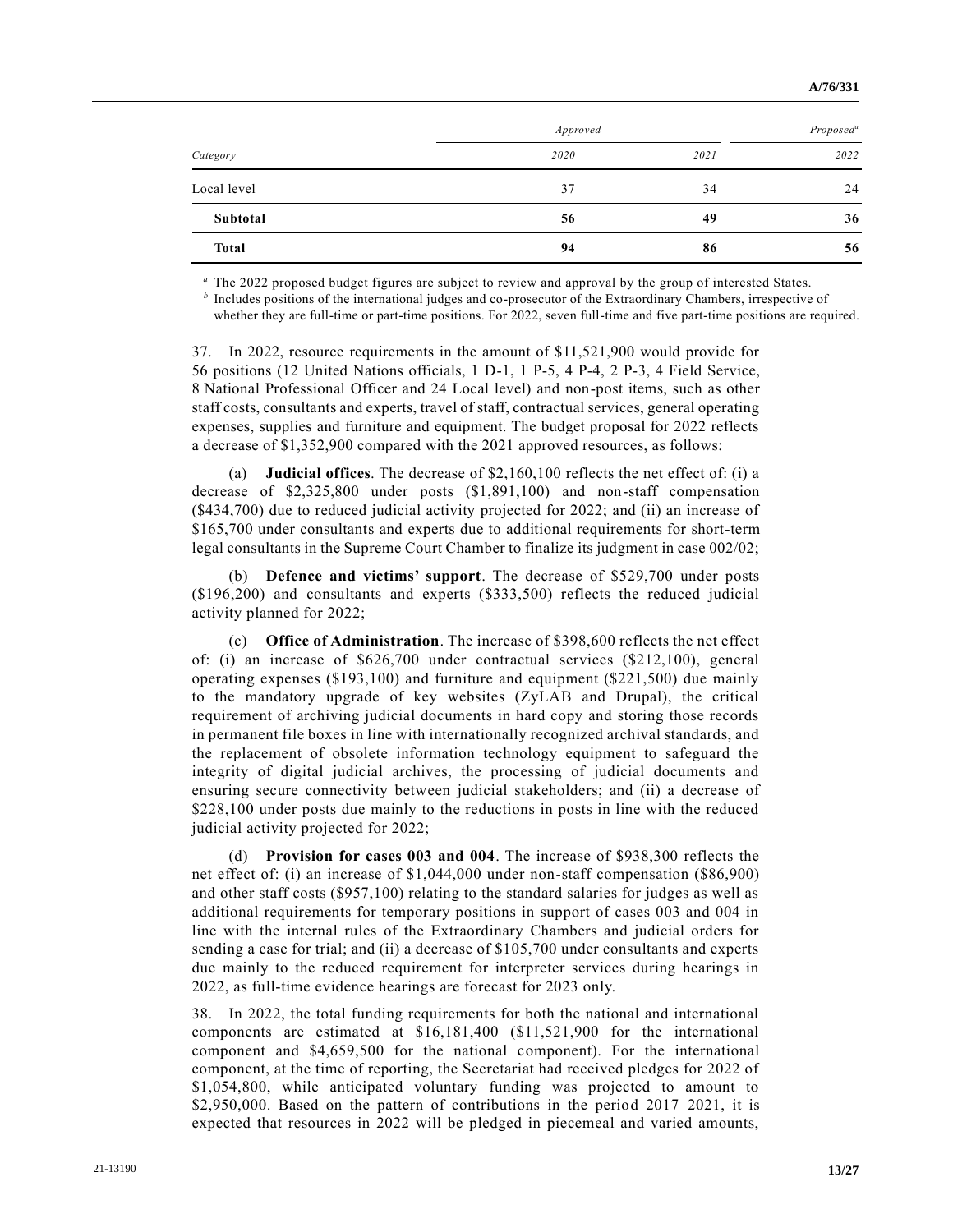with insufficient fund balances available at any given time to ensure a reasonable duration of staff contracts. The operational reserve of \$4.2 million that had accumulated since the inception of the Extraordinary Chambers was fully depleted in 2012 to meet staff payroll costs and remains at zero. With continuing shortfalls in voluntary contributions and owing to the terms of use of the subvention from the regular budget since 2015, under which any unspent balance is to be returned to the United Nations, the Secretariat has been unable to reinstate any financial reserve and thus has no funding mechanism to address ongoing operational requirements.

39. To address the situation, the Secretary-General is proposing a subvention of \$7,517,100 for the international component for the year 2022. The level of the requested subvention takes into account the proposed budget for 2022 of \$11,521,900, the estimated voluntary contributions of \$4,004,800 in 2022 and the fact that voluntary funds raised from Governments have continued to fall short of overall budgetary needs. The level of the requested subvention reflects the financial resources necessary to secure the operation of the Extraordinary Chambers during 2022, with the assumption that the budget for 2022 would be approved by the group of interested States. Should the proposed budget be approved at a different level, updated information on any adjustments to the budget or the consequent adjustment to the proposed level of subvention will be provided to the General Assembly. The proposed subvention would allow the uninterrupted continuation of the judicial operation of the Extraordinary Chambers, pending the receipt of additional voluntary contributions necessary for the operation throughout the year. The Secretary-General proposes that the subvention be available to be drawn upon, should the extrabudgetary funds on hand be insufficient to meet salary and operational costs of the international component. Given the financial situation of the Extraordinary Chambers, the Secretary-General proposes a subvention to be appropriated in order not to negatively affect the cash flow of the Organization. Cognizant of the difficulties of securing funds through voluntary contributions and, at the same time, the need to ensure the expeditious completion of the remaining cases, the Secretary-General will continue his intensive fundraising efforts.

40. The Government of Cambodia has continuously provided significant contributions in support of the Extraordinary Chambers, with contributions of \$4.1 million in 2015, \$4.2 million each in 2016 and 2017, \$4.0 million in 2018, \$3.9 million in 2019, \$3.8 million in 2020 and \$3.6 million in 2021. Despite the improvement in the situation of the national component in recent years, the timing of voluntary contributions remains an important factor and the overall funding remains uncertain in 2022 and beyond. The Government of Cambodia has reiterated its strong commitment to the Extraordinary Chambers and to addressing its funding challenges. The United Nations will also continue to support the Government of Cambodia in seeking to obtain additional voluntary contributions from the international community for the national component. As has been seen in previous years, any funding shortfall on either side is likely to seriously affect the activities of the Extraordinary Chambers as a whole.

## **VI. End-of-service liabilities for judges, prosecutor and staff**

41. The financial situation of the Extraordinary Chambers, including for the international component, remains precarious. At the time of writing, staff contracts had been extended only until 30 November 2021 pending receipt of expected contributions to cover requirements for the remaining part of the year. The proposed 2022 budget assumes that the international component of the Extraordinary Chambers will continue to operate and provides for end-of-service payments due to staff and international judges who are expected to separate during 2022 in line with the approved staffing table, to the extent that full funding is made available.

42. Should full funding not be available in 2022, the extension of contracts for continuing staff, judges and the co-prosecutor would not be possible. Existing contracts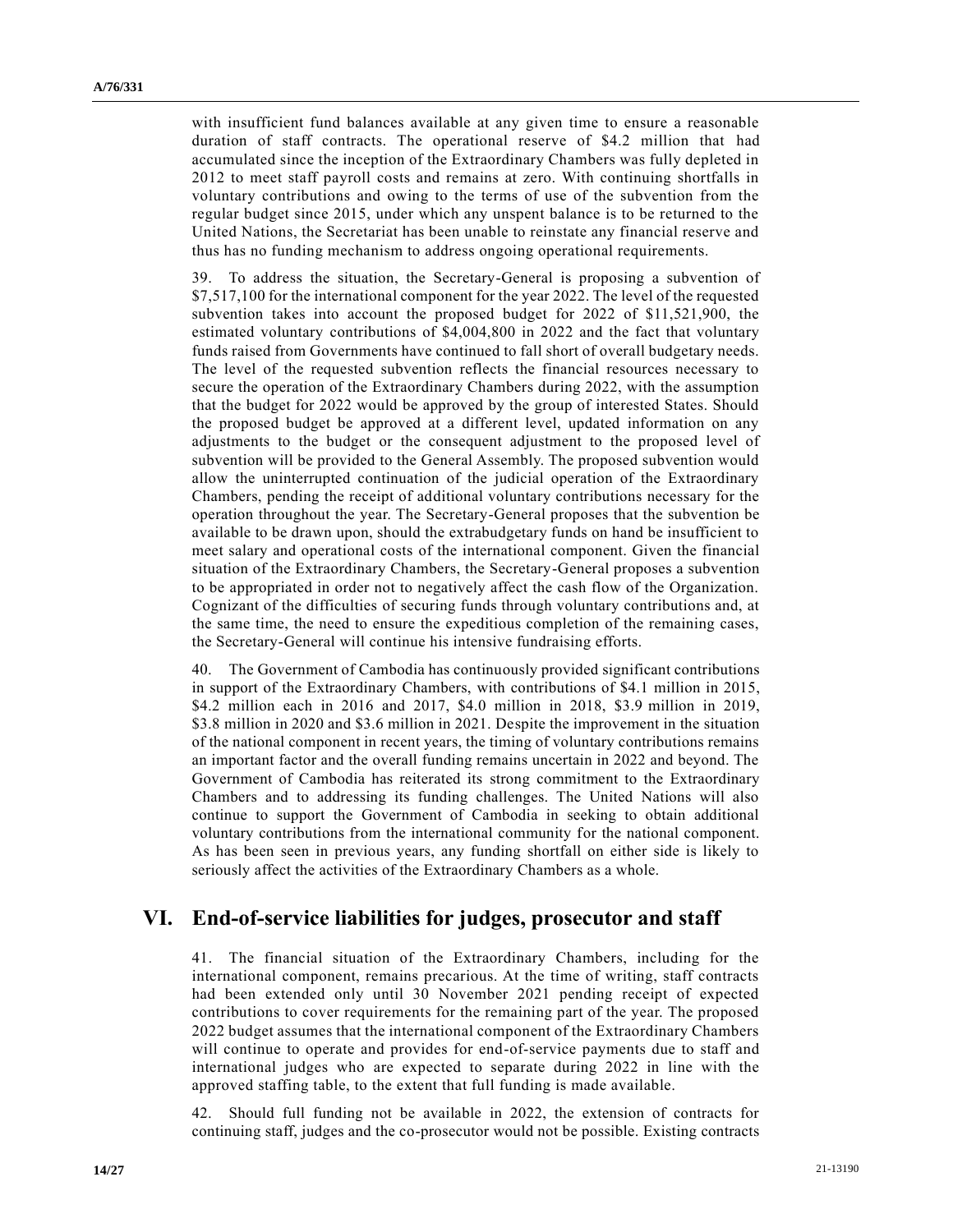would be allowed to expire under their terms and conditions, which would result in additional liabilities not provided for in the proposed 2022 budget. These liabilities would include entitlements and benefits payable upon separation, such as relocation travel and shipment and repatriation grant for judges, the co-prosecutor and staff and commutation of unused annual leave for staff members. For the international component, these liabilities are currently estimated at \$1,098,600 (\$269,700 for United Nations officials and \$828,900 for staff members). That amount does not include any costs required for the proper and orderly closure of operations, should the need arise.

43. As previously indicated, the operational reserve was depleted in 2012 to meet payroll expenses at that time owing to shortfalls in voluntary contributions. The terms of use of the subvention have not allowed the rebuilding of any reserves to meet end of-service liabilities. The Secretariat has been taking the estimated end-of-service liabilities into account when considering the duration of contract extensions for personnel of the international component of the Extraordinary Chambers. This has resulted in contracts of shorter duration.

## **VII. Remuneration of international judges and international co-prosecutor**

44. In its resolution [75/253](https://undocs.org/en/A/RES/75/253) A, the General Assembly, recalling paragraph 37 of the report of the Advisory Committee [\(A/75/7/Add.19\)](https://undocs.org/en/A/75/7/Add.19), requested the Secretary-General to conduct a review of the proposed change in the terms and conditions of the international judges of the Extraordinary Chambers and to report thereon in his next report. That review was conducted by the Department of Economic and Social Affairs, in consultation with the Department of Management Strategy, Policy and Comp liance and the Office of Legal Affairs. The review was concluded in July 2021.

45. The terms and conditions of service of the international judges and the international co-prosecutor are derived from the Agreement between the United Nations and the Royal Government of Cambodia and approved by the group of interested States. The latest terms and conditions of service were approved by the group of interested States on 17 September 2019.

46. The review took into account the current terms and conditions of service of the international judges and the international co-prosecutor, as well as those applicable to staff members at the D-2 level. To ensure a meaningful comparison and review, the following approach and assumptions were applied: (a) the annual remuneration and costs of relevant entitlements were calculated on the basis of available personal details of seven full-time judges and the prosecutor currently on the bench; (b) entitlements that are identical under the current terms and conditions of service of the international judges and those of staff members at the D-2 level were not included; and (c) commutation of accrued annual leave and repatriation grant entitlement, which are not immediately due and will be incurred only upon separation, were also excluded from the calculation.

47. The current annual costs of the international judges and the international co-prosecutor, who are considered officials of the United Nations, amount to \$224,707 (net base salary of \$163,423 and post adjustment of \$61,284 at the rate of 37.5 per cent, effective 1 June 2021).

48. The annual costs of staff members at the D-2, step V, level amount to \$236,395 for 2021, which is higher than the current annual costs of the international judges and the international co-prosecutor. This is because the entitlements due to staff members at the D-2 level include not only the net base salary and post adjustment but also the Organization's contribution to the United Nations Joint Staff Pension Fund (15.8 per cent of a participant's pensionable remuneration) and the provision for after-service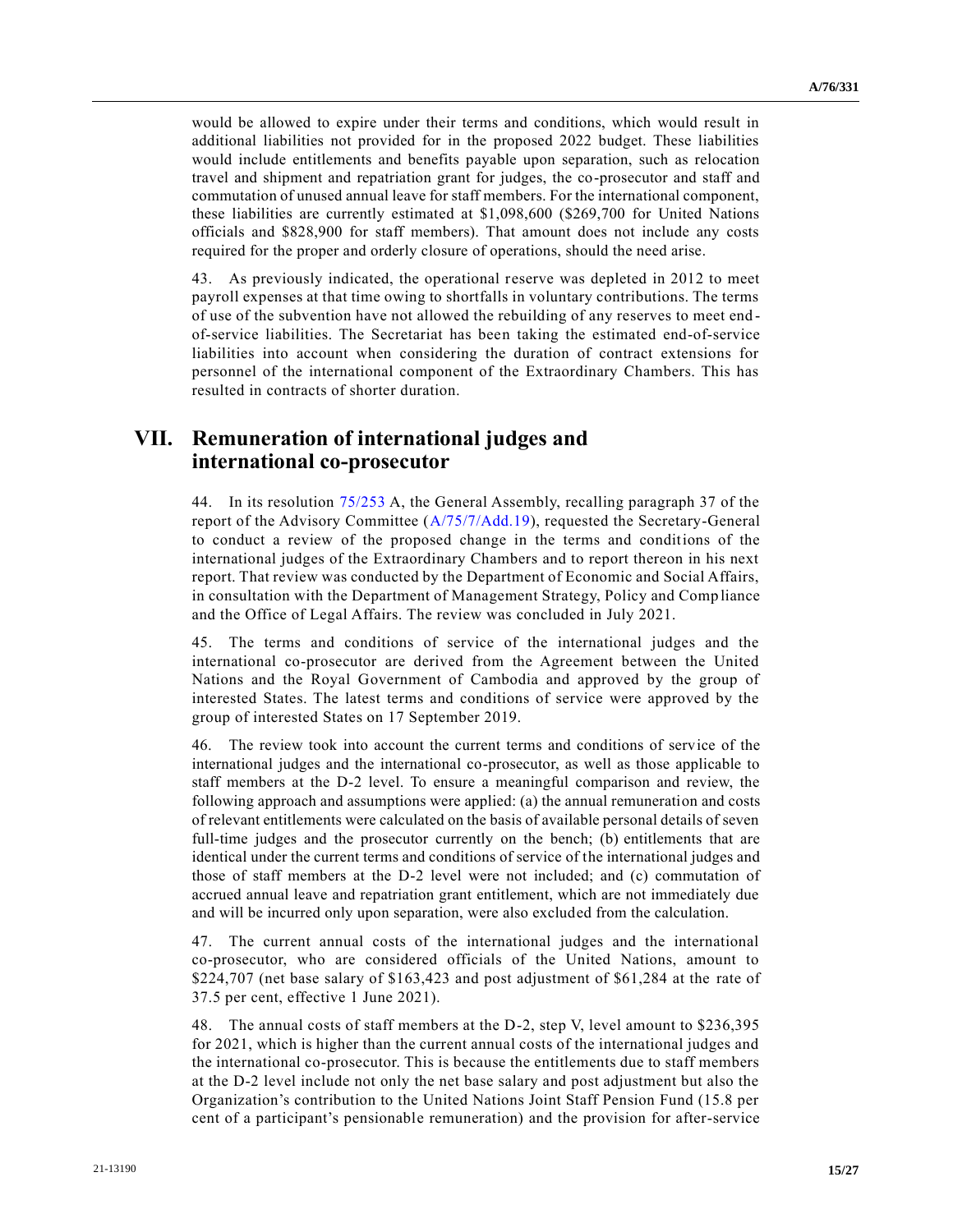health insurance, neither of which is provided to the international judges and international co-prosecutor. In addition, a staff member at the D-2 level is entitled to hardship allowance, dependency allowances and health insurance coverage. Aligning the entitlements of the international judges and international co-prosecutor with those of staff members at the D-2 level would therefore lead to higher costs. A summary of the cost comparison is provided in table 4.

49. As the international component of the Extraordinary Chambers is financed by voluntary contributions from Member States, the budget of the Chambers is subject to approval by the group of interested States, guided by the steering committee. A change in terms and conditions of service to align the entitlements of the international judges and international co-prosecutor with those of staff members at the D-2 level will result in higher resource requirements for the operations of the Chambers. Given the declining trend in voluntary contributions for the Chambers, mobilizing additional resources would be challenging and any adjustments to the budget would need to be approved by the group of interested States.

50. Furthermore, it should be noted that, while the realignment of the terms and conditions of service of the international judges and international co-prosecutor with those of staff members at the D-2 level will result in additional costs, the net takehome remuneration at the D-2 level (\$179,665) for the international judges and international co-prosecutor will be lower, as the Organization's share of the health plan premium and pension contributions and the provision for after-service health insurance will not be directly paid to the international judges and international co-prosecutor.

51. Consistent with the implementation of the Basic Principles on the Independence of the Judiciary, it would be necessary to obtain agreement from the international judges and international co-prosecutor for any changes resulting in a lower net takehome remuneration. In addition, even if changes were to be applied only to new judges, this would mean different remuneration between judges performing identical judicial functions at the Extraordinary Chambers, resulting in contradiction of the principle of equal pay for work of equal value.

#### Table 4 **Cost comparison**

(United States dollars)

|                       | Details                                                                                 | $Current$ annual remuneration $-$ Annual remuneration<br>United Nations officials in the<br><b>Chambers</b> | based on D-2, step V<br>( <i>midpoint</i> ) |
|-----------------------|-----------------------------------------------------------------------------------------|-------------------------------------------------------------------------------------------------------------|---------------------------------------------|
| (a)                   | Base salary                                                                             | 163 423                                                                                                     | 122 665                                     |
| (b)                   | Post adjustment (37.5)                                                                  | 61 284                                                                                                      | 45 999                                      |
| $(c)=(a)+(b)$         | Net salary excluding entitlements                                                       | 224 707                                                                                                     | 168 664                                     |
|                       | <b>Entitlements</b>                                                                     |                                                                                                             |                                             |
| (d)                   | Hardship allowance                                                                      |                                                                                                             | 8 3 0 0                                     |
| (e)                   | Dependency allowance                                                                    |                                                                                                             | 2 701                                       |
| (f)                   | Organization's contribution to the Pension Fund                                         |                                                                                                             | 44 433                                      |
| (g)                   | Organization's subsidy to health insurance scheme<br>and after-service health insurance |                                                                                                             | 12 297                                      |
| $(h)=(d)+(e)+(f)+(g)$ | Subtotal, entitlements                                                                  |                                                                                                             | 67 731                                      |
| $(i)=(c)+(h)$         | <b>Total costs to the Organization</b>                                                  | 224 707                                                                                                     | 236 395                                     |
| $(j)=(c)+(d)+(e)$     | Total immediate take-home remuneration                                                  | 224 707                                                                                                     | 179 665                                     |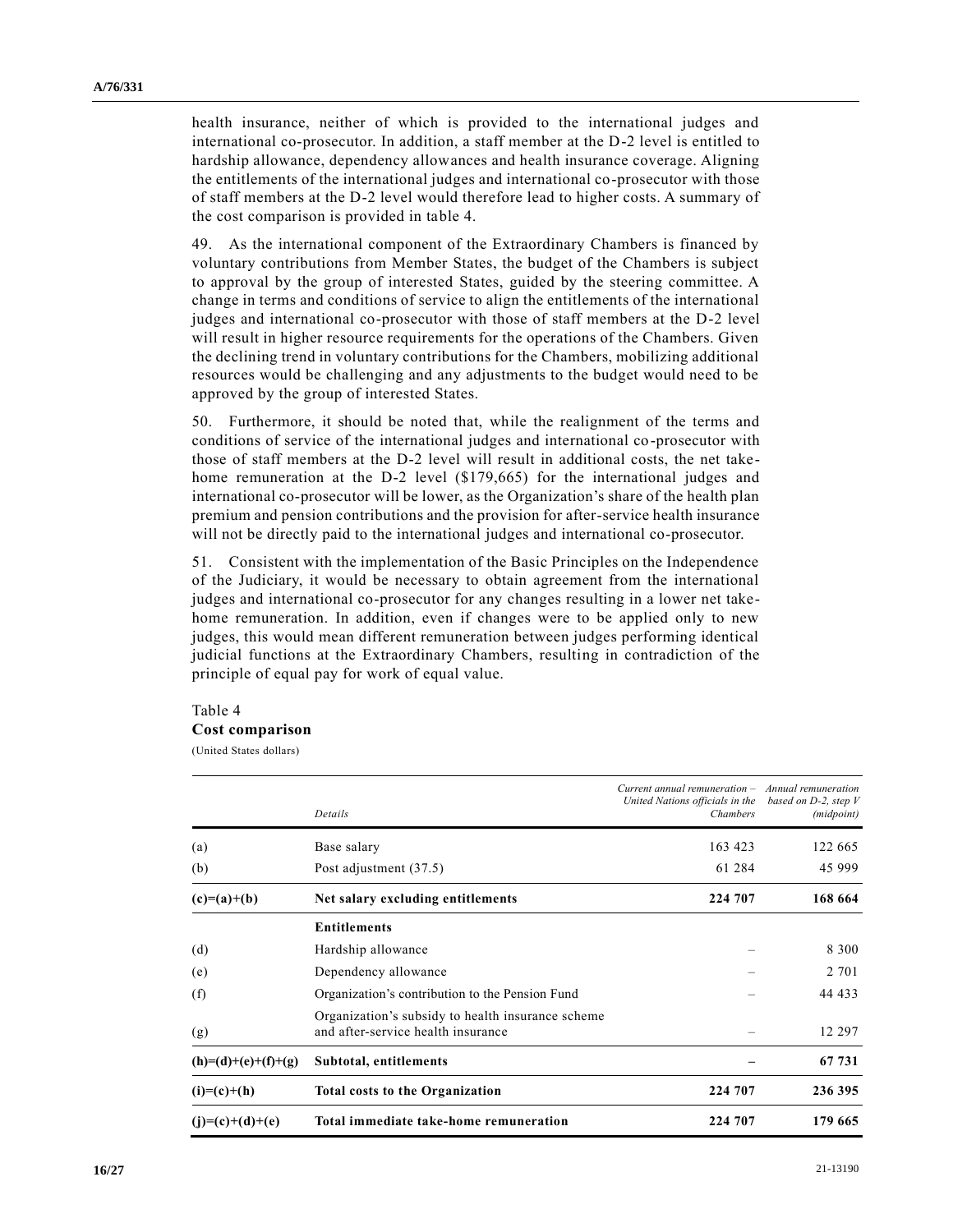## **VIII. Conclusions**

52. **The Secretary-General welcomes the progress made by the Extraordinary Chambers across all sets of current proceedings in the year since the issuance of his previous report, particularly in the context of the challenges imposed by the COVID-19 pandemic. In this context and bearing in mind the mandate of the Chambers, the Secretary-General notes the continuing importance of conducting all judicial proceedings before the Chambers in a manner that conforms to the terms of the Agreement between the United Nations and the Royal Government of Cambodia concerning the Prosecution under Cambodian Law of Crimes Committed during the Period of Democratic Kampuchea.**

53. **With the final judgments in cases 001 and 002/01, the landmark trial judgment in case 002/02, the dismissal of case 004/01 and the completion of case 004/02, the Extraordinary Chambers have made substantial progress in the completion of their mandate. Considerations against closing order appeals were delivered in case 003 in April 2021, while case 004 continues to progress in the pretrial stage.**

54. **The Secretary-General commends the judicial officials and staff of both components of the Extraordinary Chambers for their sustained commitment and dedication in fulfilling the Chambers' challenging mandate.**

55. **The Secretary-General welcomes the provision of the majority of the funding of the national component by the Government of Cambodia from 2015 to 2021 and acknowledges the commitment to the success of the Chambers shown by the Government. At the same time, the Secretary-General is concerned that the Extraordinary Chambers face persisting financial challenges and that voluntary funds raised from Governments have continued to fall short of overall budgetary needs during the past seven years. It remains clear that the current funding mechanisms of the Chambers are not sustainable without additional assistance.** 

56. **It remains critical for the international community to ensure that the Extraordinary Chambers have the necessary financial means to ensure full accountability, within the scope of their mandate, for the crimes perpetrated during the former Khmer Rouge regime. A financial failure of the Chambers would constitute a renewed tragedy in the quest for justice of the people of Cambodia, who have waited more than four decades for these efforts to reach belated fruition, and would constitute a serious setback to the international community's fight against impunity.**

# **IX. Recommendations**

57. **The Secretary-General requests the General Assembly:**

(a) **To take note of the present report and the use of the commitment authority approved for 2021;**

(b) **To note that the subvention utilized in 2020 in the amount of \$7 million is reflected in the financial performance report on the programme budget for 2020 and covered from the approved appropriation under the regular budget for 2020, resulting in no additional appropriation for 2020;**

(c) **To take note of the resource requirements of the Extraordinary Chambers for the period from 1 January to 31 December 2022, estimated at \$11,521,900 for the international component of the Chambers, to continue to fulfil its judicial mandate;**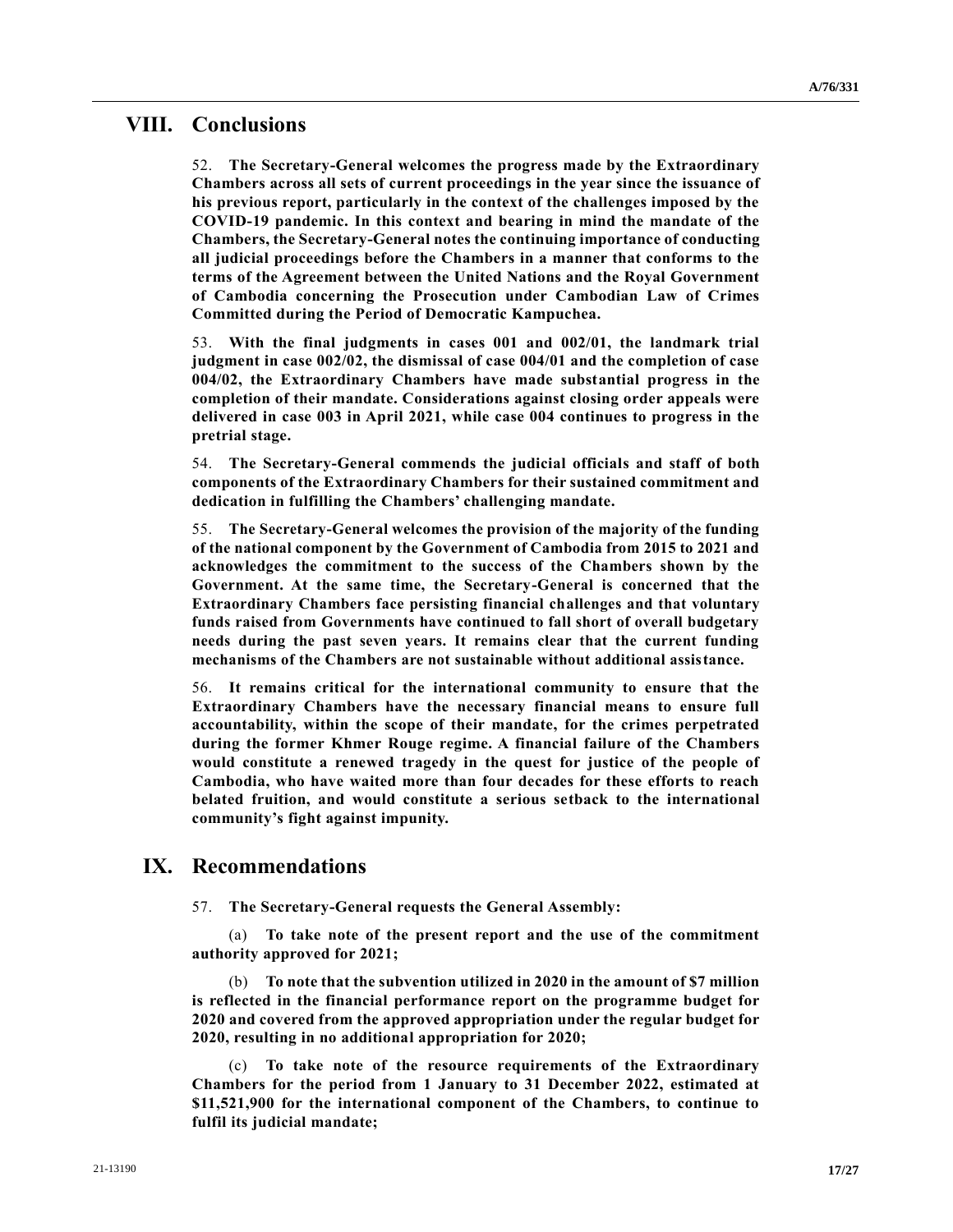(d) **To appropriate an amount of \$7,517,100 under section 8, Legal affairs, by way of subvention for 2022 for the international component of the Extraordinary Chambers under the proposed programme budget for 2022, with the understanding that any additional voluntary contributions received would reduce the utilization of the funding provided by the United Nations, which would be reported in the financial performance report on the programme budget for 2022;**

(e) **To take note of the end-of-service liabilities for judges, the prosecutor and staff of the Extraordinary Chambers, currently estimated at \$1,098,600.**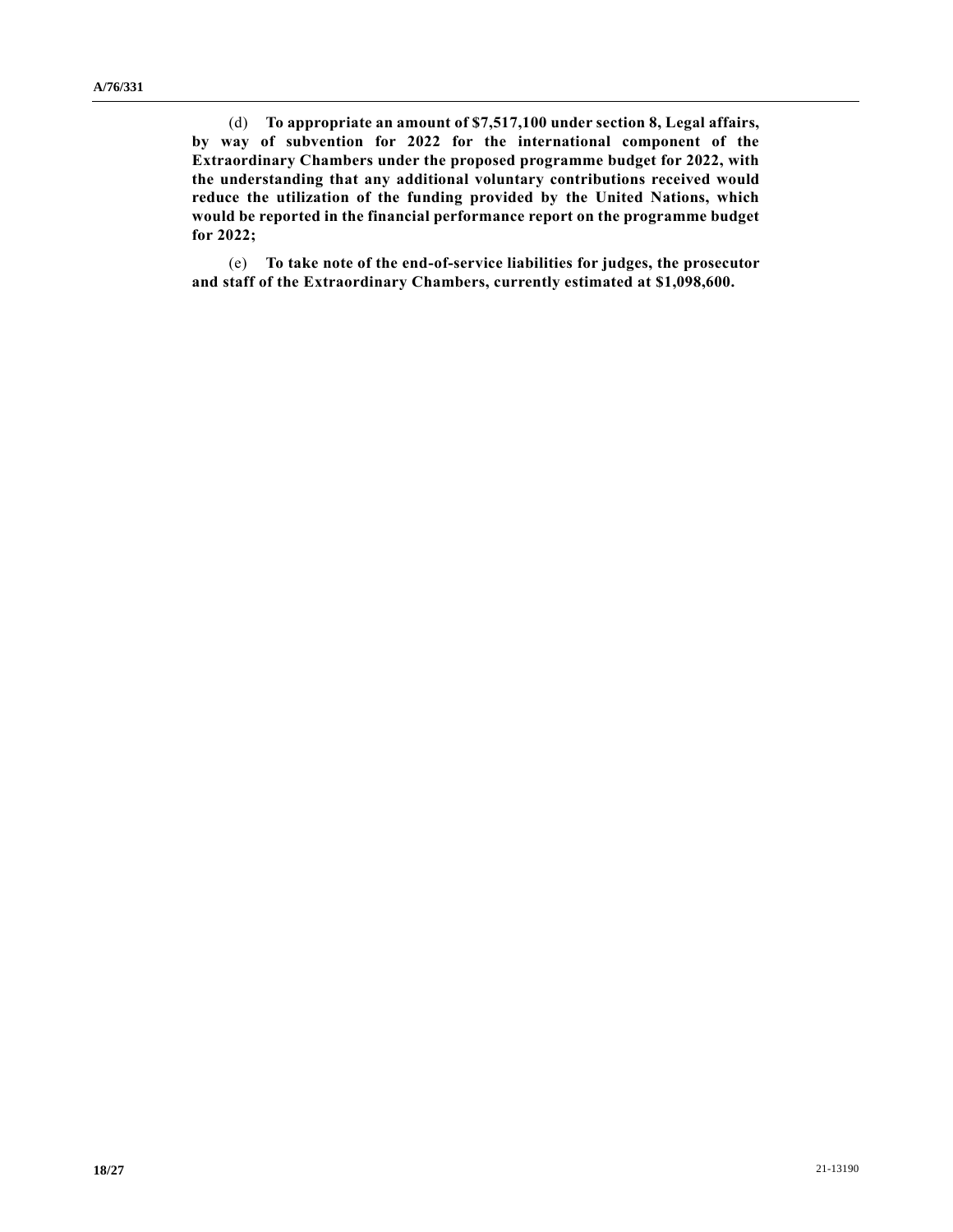## **Annex I**

# **Summary of follow-up action taken to implement relevant recommendations**

*Brief description of the recommendation Action taken or to be taken to implement the recommendation*

### **Report of the Advisory Committee on Administrative and Budgetary Questions [\(A/75/7/Add.19\)](https://undocs.org/en/A/75/7/Add.19)**

The Advisory Committee notes again the completion of investigations and issuance of closing orders in specific cases. The Committee emphasizes the importance of regularly updating the comprehensive case completion plan and reiterates the need to take all necessary measures to expedite case completion, including more effective planning, while fully respecting the requirements of the judicial process (see also [A/73/448,](https://undocs.org/en/A/73/448) para. 13). Considering the length of the proceedings to date, uncertainty over the timelines for the remaining cases and the likelihood of continued judicial activity for several years beyond the current financial period, the Committee reiterates once again its concern regarding the related potential financial implications (see als[o A/74/7/Add.16,](https://undocs.org/en/A/74/7/Add.16) para. 12). (para. 12)

The Extraordinary Chambers are taking all available measures to expedite completion of their mandate and manage available resources diligently to ensure costefficiency, while respecting the independent nature of the judicial process and adhering to all statutory requirements. Besides the statutory framework, the work of the Chambers is also directed by the substantive development in the cases before them often initiated by legally independent parties to the cases.

Projection of a timeline is based on information available to the Chambers at a given time on what the known workload is and how this is to progress going forward. The projection will need adjustments when the work progresses differently than first stipulated, often owing to deviating requirements subsequently presented by the parties in the case. The projected timelines are adjusted if and when available information changes. Committed to efficiency and transparency in their projections, the Extraordinary Chambers assess their work progress quarterly and adjust the projections as required by the substantive development in the respective cases. These revised projections are subsequently reflected in the quarterly updates to the completion plan.

Since the issuance of the previous report of the Secretary-General [\(A/75/242\)](https://undocs.org/en/A/75/242), the Extraordinary Chambers have continued to make progress in all remaining cases. In case 002, the Supreme Court Chamber held four days of appeal hearings from 16 to 19 August 2021, with a judgment forecast by the latest completion plan for the fourth quarter of 2022. In case 003, the Pre-Trial Chamber delivered its considerations on appeals against closing orders, with litigation in that case continuing before that Chamber. Case 004 continues to progress in the pretrial stage, with a judgment in the appeals forecast by the current completion plan for the third quarter of 2021.

In line with the judicial progress made thus far, related resource requirements have been accordingly reduced. For example, in total, 21 positions under the international component that were no longer required for completion of the Extraordinary Chambers mandate were abolished in the 2020 budget. Following the reduced structure of the Extraordinary Chambers, for 2021, a further eight posts were abolished.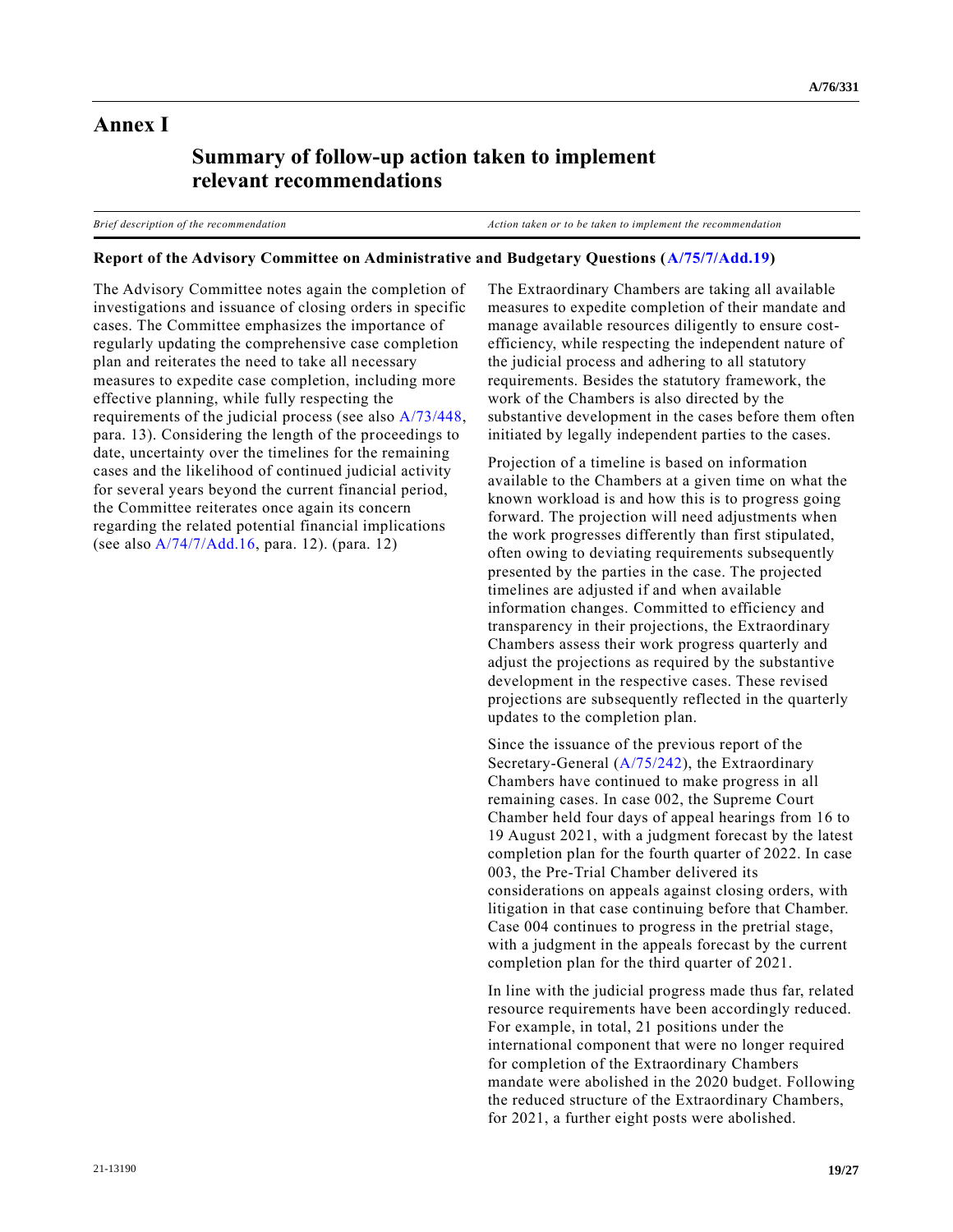| Brief description of the recommendation | Action taken or to be taken to implement the recommendation |
|-----------------------------------------|-------------------------------------------------------------|

The Advisory Committee recalls that in its resolution [74/263,](https://undocs.org/en/A/RES/74/263) the General Assembly requested the Secretary-General to expedite the finalization of the framework for the completion of the work of the Extraordinary Chambers. The Committee reiterates its recommendation that the Assembly request the Secretary-General to identify possible residual functions (see als[o A/74/7/Add.16,](https://undocs.org/en/A/74/7/Add.16) para. 14). (para.13)

The Advisory Committee trusts that the unencumbered balance for 2020 will be returned to Member States as soon as possible. (para. 14)

The Advisory Committee recommends that the General Assembly request the Secretary-General to credit the unencumbered balance for 2019 of \$649,900 to Member States in January 2021. (para. 15)

In view of the persistent funding challenges faced by the Extraordinary Chambers, the Advisory Committee reiterates the ongoing need for intensified fundraising efforts, in support of the expeditious completion of the mandate of the Chambers, including by broadening the donor base and encouraging the members of the principal donors group and the group of interested States to renew their financial efforts (see also [A/74/7/Add.16,](https://undocs.org/en/A/74/7/Add.16) para. 25, and [A/73/448,](https://undocs.org/en/A/73/448) para. 25). (para. 17)

The Advisory Committee trusts that detailed information on the variances between the projected expenditures for 2020 and the revised budget for 2021, by object of expenditure, will be provided to the General Assembly at the time of its consideration of the present report and that updated information will be included in the budget submission for 2022. (para. 25)

With regard to remuneration adjustment, the Advisory Committee considers that there is no clear justification for applying the mechanism of the members of the International Court of Justice, the principal judicial organ of the United Nations, to the international judges of the Extraordinary Chambers, and for providing them with net salaries higher than those of Under-Secretaries-General. The Committee recommends that the General Assembly request the Secretary-General to review the terms of conditions of the international judges of the

The Secretary-General, in his report dated 19 March 2021 [\(A/75/809\)](https://undocs.org/en/A/75/809), detailed the consultations undertaken on the completion of the work and the residual functions of the Extraordinary Chambers, as well as the outcome of the consultations conducted, which resulted in a set of provisions for a draft addendum to the Agreement between the United Nations and the Royal Government of Cambodia concerning the Prosecution under Cambodian Law of Crimes Committed during the Period of Democratic Kampuchea. By its resolution [75/257](https://undocs.org/en/A/RES/75/257b) B, the General Assembly approved the draft addendum, which was signed by the United Nations and the Government of Cambodia in August 2021 and will enter into force after both parties have notified each other in writing that the legal requirements for its entry into force have been complied with.

See para. 30 of the present report.

The unencumbered balance for 2019 of \$649,900 was returned to Member States in the context of General Assembly resolution [75/254](https://undocs.org/en/A/RES/75/254a-c) C on the financing of appropriations for the year 2021.

See paras. 26–28 of the present report.

Updated information on the actual expenditures for 2020 and the revised budget for 2021 by object of expenditure for the international component is provided in table 2 of the present report.

See paras. 44–51 of the present report for the details and result of the review.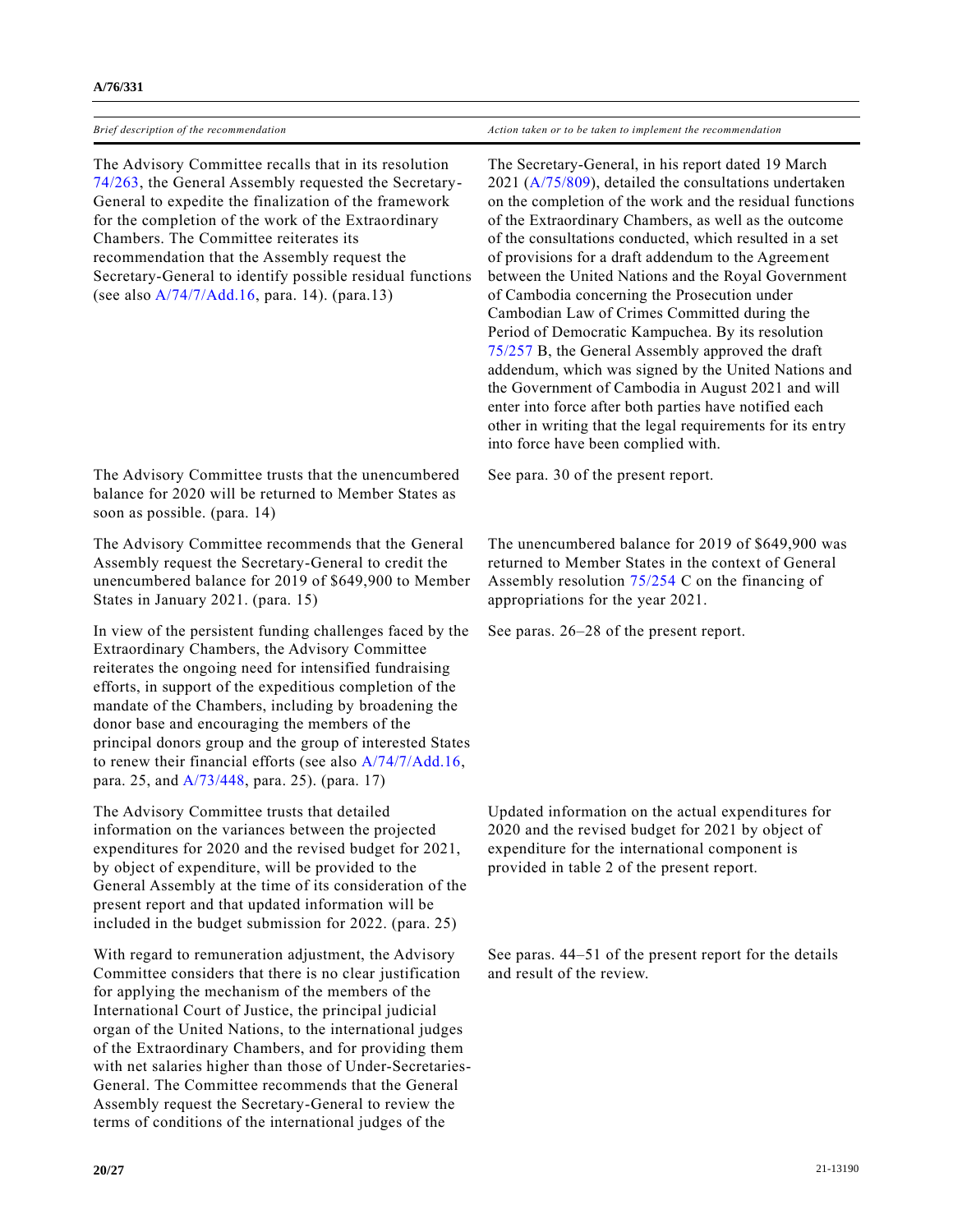*Brief description of the recommendation Action taken or to be taken to implement the recommendation*

Extraordinary Chambers to realign them with those of staff members at the D-2 level. (para. 37)

Furthermore, the Advisory Committee again notes that, after eight consecutive requests for subventions since 2013 to support the international component of the Extraordinary Chambers, the practice is in fact no longer exceptional in nature. Nevertheless, the Committee continues to stress that voluntary contributions should remain a major source of funding for the Chambers and that additional efforts should be made to avoid continued reliance on the subvention. (para. 41)

See para. 28 of the report for details on the trend of voluntary contributions causing the increased reliance on the regular budget.

While the fundraising efforts continued in 2021 (see paras. 26–28 for details), in view of the trend referred to above and from indications from the current donors, the level of voluntary contributions is anticipated to decline further to about \$3.9 million in 2021.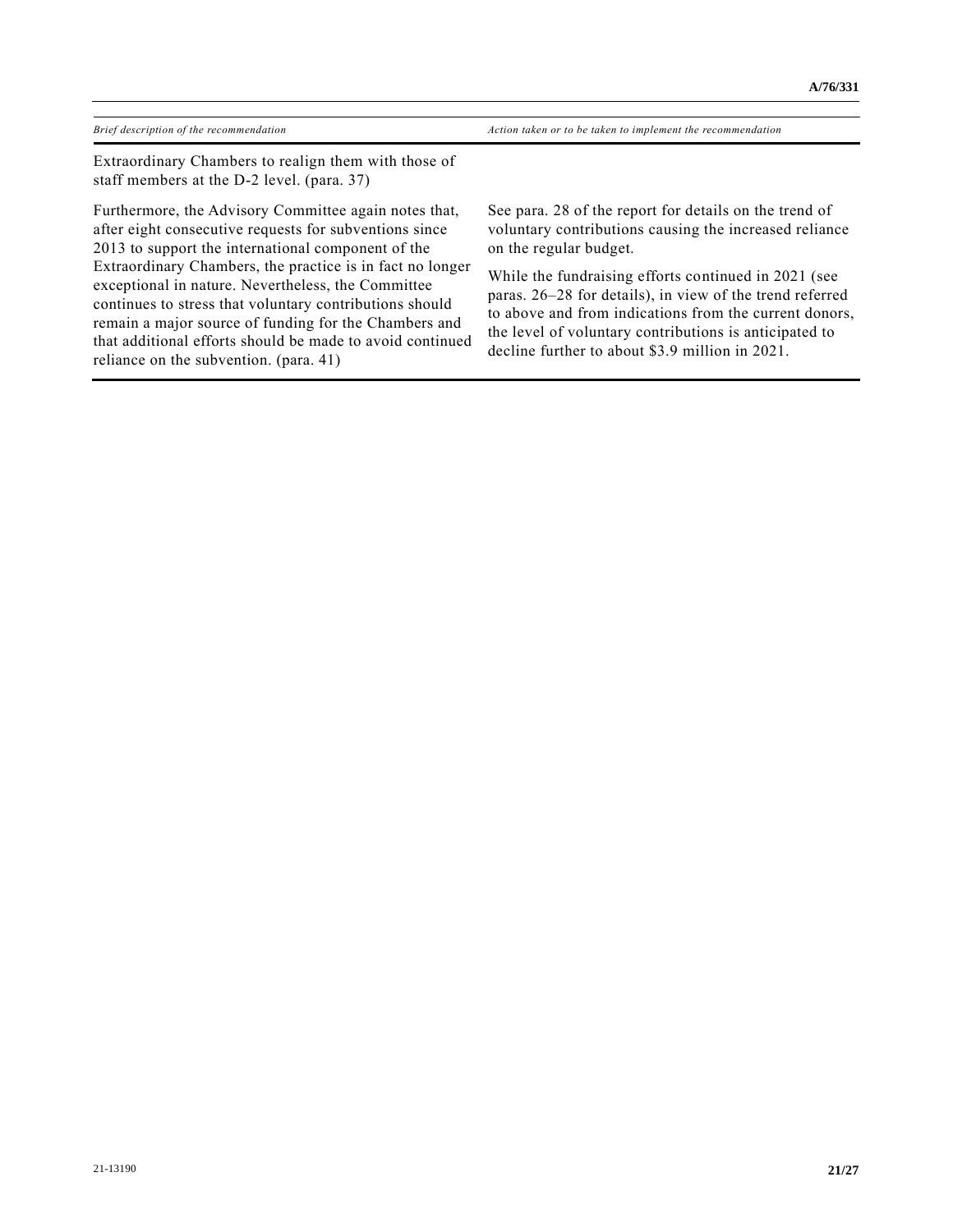## **Annex II**

# **Financial status of the Extraordinary Chambers in the Courts of Cambodia**

## **International component: United Nations Assistance to the Khmer Rouge Trials**

#### Table A.1

### **Financial status of the international component as at 31 December 2020**

(Thousands of United States dollars)

| Fund balance (shortfall) <sup>b</sup>                   | (51762.1)   |
|---------------------------------------------------------|-------------|
| B. Expenditure <sup>a</sup>                             | (283 756.2) |
| Subtotal                                                | 231 994.1   |
| Interest earned from 2005 to 2020 and other adjustments | 5 3 0 5 .5  |
| Contributions received from 2005 to 2020                | 226 688.6   |
| A. Income                                               |             |

*<sup>a</sup>* Figures include a grant of \$3,255,000 in 2013 and loans of \$780,000 in 2014 to the national component to cover salary costs. These costs are also reflected in the national component tables.

*<sup>b</sup>* The shortfall was covered by the regular budget subvention for 2015 (\$10,678,400), 2016 (\$10,407,700), 2017 (\$10,619,000), 2018 (6,856,200), 2019 (\$6,780,900) and 2020 (6,419,900).

### Table A.2

### **Financial status of the international component for 2021 and projection for 2022** (Thousands of United States dollars)

|    | A. Income                                   |            |
|----|---------------------------------------------|------------|
|    | Contributions received for 2021             | 3 277.8    |
|    | Outstanding pledges for $2021^{\circ}$      | 298.3      |
|    | Anticipated pledges for 2021                | 352.3      |
|    | Subtotal                                    | 3 9 28.4   |
|    | <b>B.</b> Revised budget for 2021           | (12874.8)  |
|    | C. Estimated surplus/(shortfall) for 2021   | (8946.4)   |
|    | D. Income for 2022                          |            |
|    | Outstanding pledges for $2022b$             | 1 0 5 4 .8 |
|    | Anticipated pledges for 2022                | 2 9 5 0 .0 |
|    | Subtotal                                    | 4 0 0 4.8  |
|    | E. Estimated budget requirement for $2022c$ | (11521.9)  |
| F. | <b>Estimated shortfall for 2022</b>         | (7517.1)   |

*<sup>a</sup>* Germany (€250,000) revalued as at 30 June 2021.

*<sup>b</sup>* Australia (\$A 1 million) and Germany (€250,000) revalued as at 30 June 2021.

*<sup>c</sup>* The 2022 budget figures are subject to review and approval by the group of interested States.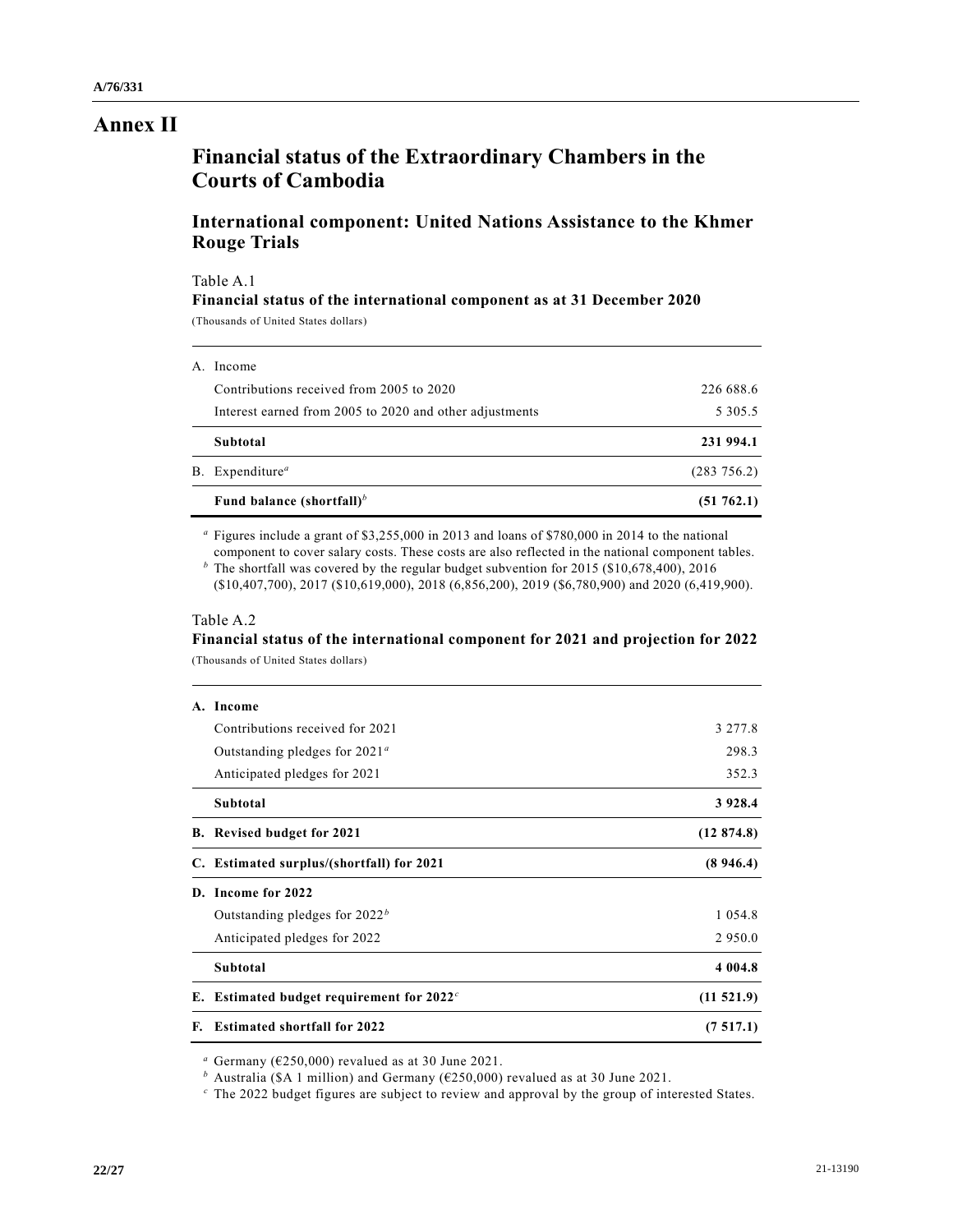### **National component: Cambodia**

### Table A.3

### **Financial status of the national component as at 31 December 2020**

(Thousands of United States dollars)

| <b>Fund balance</b>                      | 656.6     |
|------------------------------------------|-----------|
| B. Expenditure                           | (89300.0) |
| Contributions received from 2005 to 2020 | 89 956.6  |
| A. Income                                |           |

#### Table A.4

**Financial status of the national component for 2021 and projection for 2022** (Thousands of United States dollars)

|    | A. Income for 2021                                |             |
|----|---------------------------------------------------|-------------|
|    | Cash balance brought forward as at 1 January 2021 | 656.6       |
|    | Contributions received for 2021                   | 2 800.0     |
|    | Outstanding pledges for 2021                      | 1 900.0     |
|    | Anticipated pledges for 2021                      |             |
|    | Subtotal                                          | 5 3 5 6 . 6 |
|    | B. Revised budget for 2021                        | (4940.1)    |
|    | C. Estimated surplus/(shortfall) for 2021         | 416.5       |
| D. | Income for 2022                                   |             |
|    | Outstanding pledges for 2022                      |             |
|    | Anticipated pledges for 2022                      |             |
|    | Subtotal                                          |             |
|    | E. Estimated requirements for 2022                | 4 659.5     |
| F. | <b>Estimated surplus/(shortfall) for 2022</b>     | (4659.5)    |

## **Indicative resource requirements for the national component**

#### Table A.5.1

#### **Requirements by component and funding availability**

(Thousands of United States dollars)

|           |                                         |                     |                        | Resource growth |            |                                   |  |
|-----------|-----------------------------------------|---------------------|------------------------|-----------------|------------|-----------------------------------|--|
| Component |                                         | 2020<br>expenditure | 2021 revised<br>budget | Amount          | Percentage | $2022$ budget <sup><i>a</i></sup> |  |
| A.        | Judicial offices                        | 978.0               | 922.5                  | (312.7)         | (33.9)     | 609.8                             |  |
|           | B. Defence and Victims Support Sections | 276.0               | 333.1                  | (22.6)          | (6.8)      | 310.5                             |  |
|           | C. Office of Administration             | 3 3 0 6 .1          | 3489.4                 | (136.5)         | (3.9)      | 3 3 5 2 . 9                       |  |
|           | D. Provision for cases 003 and 004      |                     | 195.1                  | 191.2           | 98.0       | 386.3                             |  |
|           | <b>Total</b>                            | 4 5 6 0 .1          | 4 940.1                | (280.6)         | (5.7)      | 4 6 5 9 . 5                       |  |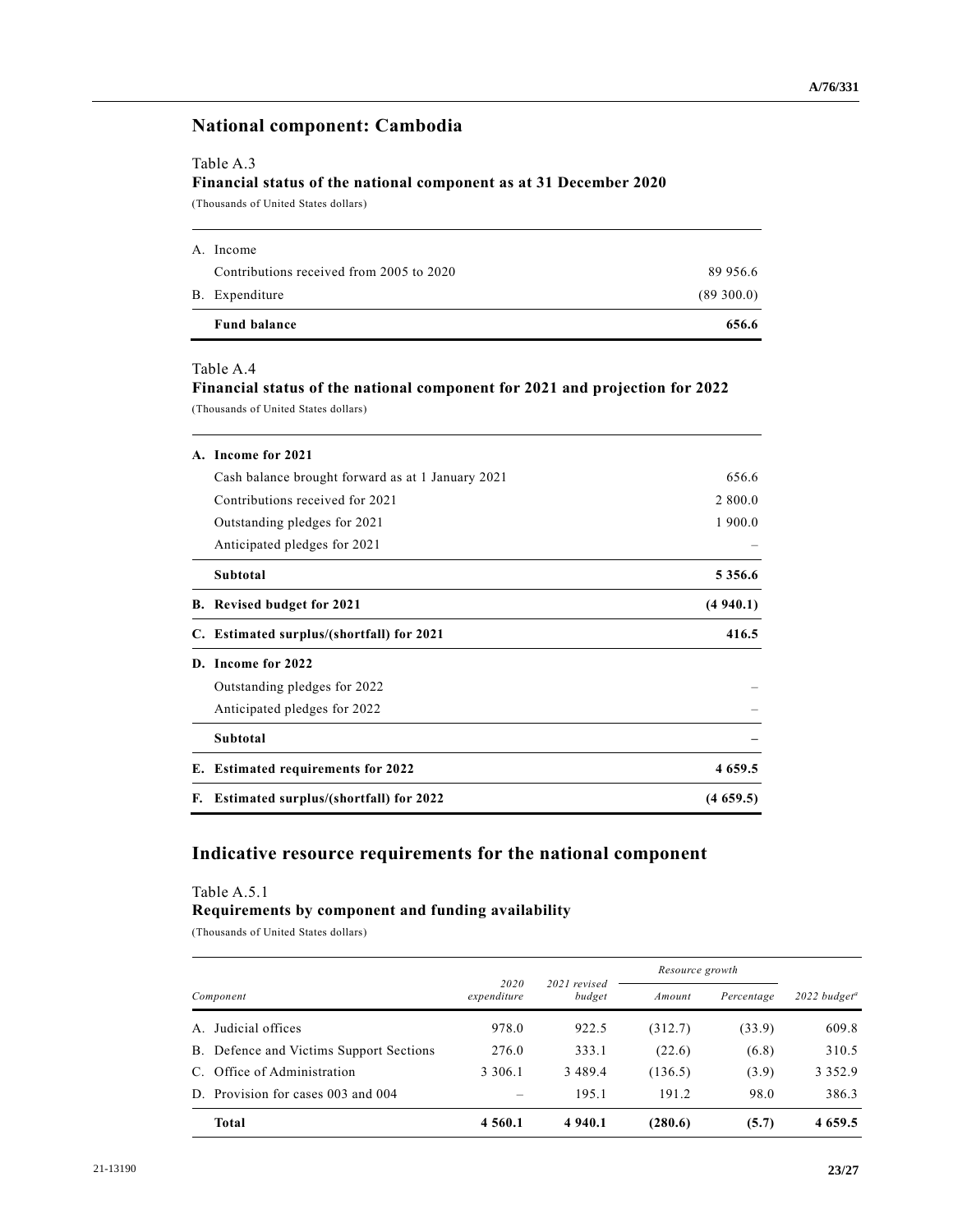|                           | 2020<br>expenditure | 2021 revised<br>budget | Resource growth |            |                                   |  |
|---------------------------|---------------------|------------------------|-----------------|------------|-----------------------------------|--|
| Component                 |                     |                        | Amount          | Percentage | $2022$ budget <sup><i>a</i></sup> |  |
| Balance brought forward   | 260.3               | 656.6                  | (656.6)         | (100.0)    |                                   |  |
| Pledges and contributions | 4 9 5 6 . 4         | 4 700.0                | (4700.0)        | (100.0)    |                                   |  |
| <b>Total income</b>       | 5 2 1 6 .7          | 5 3 5 6 . 6            | (5, 356.6)      | (100.0)    |                                   |  |
| Surplus/(shortfall)       | 656.6               | 416.5                  | (5076.0)        | (1 218.7)  | (4659.5)                          |  |

*<sup>a</sup>* The 2022 budget figures are subject to review and approval by the group of interested States.

## Table A.5.2 **Requirements by object of expenditure and funding availability**

|                            | 2020        |                        | Resource change | 2022       |                       |
|----------------------------|-------------|------------------------|-----------------|------------|-----------------------|
| Object of expenditure      | expenditure | 2021 revised<br>budget | Amount          | Percentage | proposed <sup>a</sup> |
| Posts                      | 2 172.6     | 2 3 3 0 . 8            | (176.0)         | (7.6)      | 2 1 5 4 .8            |
| Non-staff compensation     | 621.0       | 662.0                  | (91.2)          | (13.8)     | 570.8                 |
| Other staff costs          | 150.0       | 239.7                  | 95.1            | 39.7       | 334.8                 |
| Consultants and experts    | 141.7       | 141.7                  |                 |            | 141.7                 |
| Travel of staff            | 0.1         | 16.2                   | (4.6)           | (28.4)     | 11.6                  |
| Contractual services       | 1 0 3 0 .5  | 1 0 5 7 . 7            | (15.2)          | (1.4)      | 1 042.5               |
| General operating expenses | 310.2       | 388.9                  | (62.1)          | (16.0)     | 326.8                 |
| Hospitality                | 27.1        | 27.2                   | (6.6)           | (24.3)     | 20.6                  |
| Premises alteration        | 106.9       | 45.5                   |                 |            | 45.5                  |
| Training and meeting       |             | 30.4                   | (20.0)          | (65.8)     | 10.4                  |
| Total expenditure          | 4 5 6 0 . 1 | 4 9 4 0 .1             | (280.6)         | (5.7)      | 4 659.5               |
| Balance brought forward    | 260.3       | 656.6                  | (656.6)         | (100.0)    |                       |
| Pledges and contributions  | 4 9 5 6.4   | 4 700.0                | (4700.0)        | (100.0)    |                       |
| <b>Total income</b>        | 5 2 1 6 .7  | 5 3 5 6 . 6            | (5, 356.6)      | (100.0)    |                       |
| Surplus/(shortfall)        | 656.6       | 416.5                  | (5076.0)        | (1 218.7)  | (4659.5)              |

*<sup>a</sup>* The 2022 budget figures are subject to review and approval by the group of interested States.

### Table A.5.3 **Post requirements**

|                         | Approved |      |      |  |  |
|-------------------------|----------|------|------|--|--|
| Category                | 2020     | 2021 | 2022 |  |  |
| Professional and higher |          |      |      |  |  |
| $D-1$                   | 13       | 14   | 14   |  |  |
| $P-5$                   |          |      |      |  |  |
| $NO-D$                  | 16       | 15   | 13   |  |  |
| $NO-C$                  | 8        | 8    | 8    |  |  |
| NO-B/NO-A               | 12       | 12   | 11   |  |  |
| Subtotal                | 50       | 50   | 47   |  |  |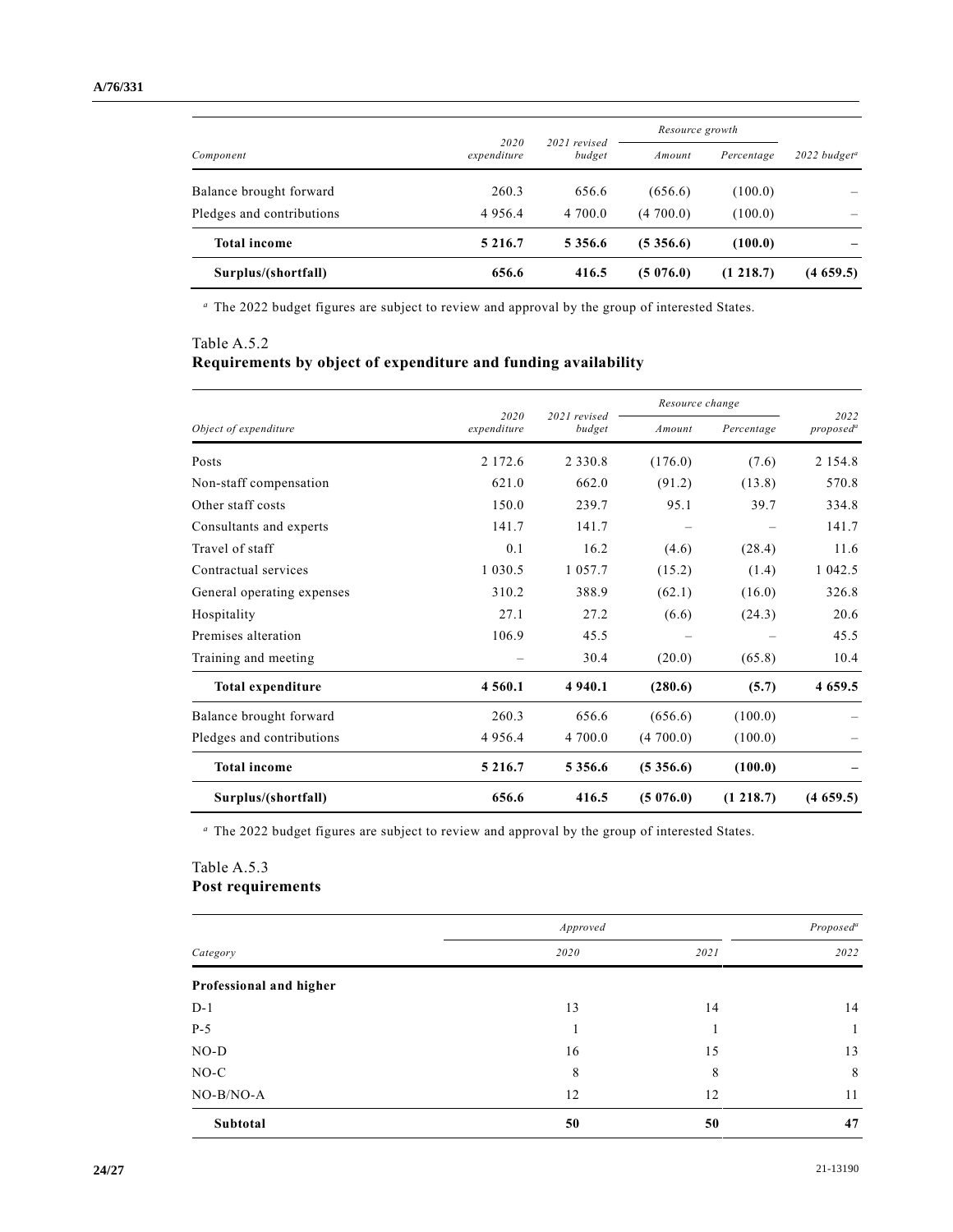|                     | Approved |      |      |  |  |
|---------------------|----------|------|------|--|--|
| Category            | 2020     | 2021 | 2022 |  |  |
| <b>Other levels</b> |          |      |      |  |  |
| Local level         | 79       | 79   | 76   |  |  |
| Subtotal            | 79       | 79   | 76   |  |  |
| <b>Total</b>        | 129      | 129  | 123  |  |  |

*<sup>a</sup>* The 2022 budget figures are subject to review and approval by the group of interested States.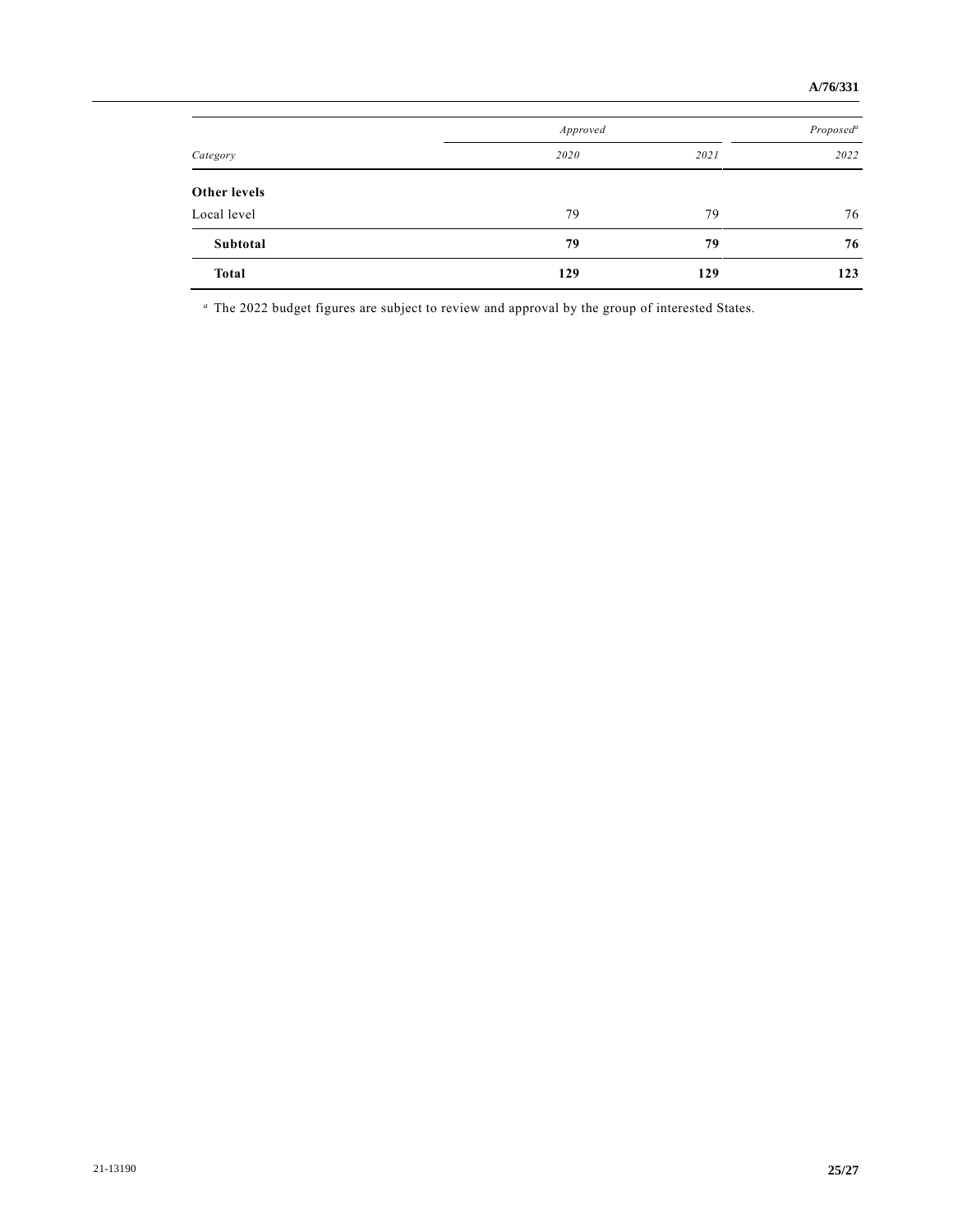#### Table A.6

### **Approved budget and actual expenditure – international component, 2011–2021**

(Thousands of United States dollars)

|          |                      | Funding available for the year    |                          |                                        |                          |                                                                                                              |                                         |                                   |                                               |                    |                                     |
|----------|----------------------|-----------------------------------|--------------------------|----------------------------------------|--------------------------|--------------------------------------------------------------------------------------------------------------|-----------------------------------------|-----------------------------------|-----------------------------------------------|--------------------|-------------------------------------|
| Year     | Approved             | Balance<br>budget brought forward | the Government           | voluntary<br>of Cambodia contributions | and other<br>adjustments | Contributions of International Interest earned Commitment authority<br>authorized by the<br>General Assembly | Total funding available<br>for the vear | Commitment authority used         | Actual full-year<br>expenditure               | Unspent<br>balance | Commitment<br>authority<br>returned |
|          | (1)                  | (2)                               | (3)                      | (4)                                    | (5)                      |                                                                                                              | (6) $(7)=(2)+(3)+(4)+(5)+(6)$           | (8)                               | (9)                                           | $(10)= (7)-(9)$    | $(11)=(6)-(8)$                      |
| 2011     | 30 834.7             | 9 4 7 2.5                         | $-$                      | 21 458.7                               | 193.8                    |                                                                                                              | 31 125.0                                | $\overline{\phantom{0}}$          | 22 912.9                                      | 8 2 1 2 . 1        |                                     |
| 2012     | 25 011.7             | 8 2 1 2 . 2                       | $\overline{\phantom{m}}$ | 16 576.1                               | 30.2                     |                                                                                                              | 24 818.5                                | $\overline{\phantom{m}}$          | 23 340.3                                      | 1 478.2            |                                     |
| 2013     | 26 005.1             | 1478.2                            |                          | 22 903.4                               | 20.4                     | $\equiv$                                                                                                     | 24 402.0                                | $\overline{\phantom{m}}$          | 23 746.2                                      | 655.8              |                                     |
| 2014     | 23 421.9             | 655.7                             |                          | 16 785.3                               | $\overline{\phantom{a}}$ | 15 540.0                                                                                                     | 32 981.0                                | $\overline{\phantom{m}}$          | 21 728.1                                      | 11 252.9           | 15 540.0                            |
| $2015^a$ | 27 096.6             | (4287.1)                          | $\overline{\phantom{m}}$ | 17 760.1                               | (112.9)                  | 12 100.0                                                                                                     | 25 460.1                                | 10 678.4                          | 24 038.5                                      | 1 4 2 1 .6         | 1 4 2 1 .6                          |
| $2016^a$ | 25 697.7             |                                   |                          | 13 234.2                               | (93.1)                   | 12 100.0                                                                                                     | 25 241.1                                | 10 407.7                          | 23 548.9                                      | 1 692.2            | 1 692.3                             |
| $2017^a$ | 23 763.0             |                                   |                          | 9 2 2 9 . 8                            | 244.4                    | 11 000.0                                                                                                     | 20 474.2                                | 10 619.0                          | 20 093.1                                      | 381.1              | 381.0                               |
| $2018^a$ | 17 7 13.7            |                                   |                          | 8 4 1 1 . 2                            | 100.9                    | 8 000.0                                                                                                      | 16 512.1                                | 6 8 5 6 . 2                       | 15 368.3                                      | 1 143.8            | 1 1 4 3 . 8                         |
|          | $2019^a$ 16 014.1    |                                   | $\overline{\phantom{0}}$ | 6 271.4                                | 186.1                    | 7430.8                                                                                                       | 13 888.3                                | 6 780.9                           | 13 238.4                                      | 649.9              | $649.9^{b}$                         |
|          | Annual budget period |                                   |                          |                                        |                          |                                                                                                              |                                         |                                   |                                               |                    |                                     |
| Year     | Approved             | Balance<br>budget brought forward | the Government           | voluntary<br>of Cambodia contributions | and other<br>adjustments | Contributions of International Interest earned Commitment authority<br>authorized by the<br>General Assembly | Commitment authority<br>received/used   | <i>available for the year</i>     | Total funding Actual full-year<br>expenditure | Unspent<br>balance | Commitment<br>authority<br>returned |
|          | (1)                  | (2)                               | (3)                      | (4)                                    | (5)                      | (6)                                                                                                          |                                         | $(7)$ $(8) = (2)+(3)+(4)+(5)+(7)$ | (9)                                           | $(10)=(8)-(9)$     | (11)                                |
| $2020^c$ | 11 681.6             |                                   |                          | 4 3 0 1 .9                             | 61.6                     | 7 000.0                                                                                                      | 7 000.0                                 | 11 363.5                          | 10 783.4                                      | 580.1              | 580.1                               |
| $2021^d$ | 12 874.8             |                                   |                          | 3 9 2 8 . 4                            |                          | 7 000.0                                                                                                      |                                         | 10 928.4                          |                                               |                    |                                     |

<sup>a</sup> Since 2015, any remaining balances at year end are to be returned to the regular budget and cannot be carried forward to the next period, under the terms of use of the subvention from the regular budget.

*<sup>b</sup>* The unencumbered balance for 2019 of \$649,900 was returned to Member States in the context of General Assembly resolution [75/254](https://undocs.org/en/A/RES/75/254a-c) C.

 $c$  The surplus of \$580,100 for 2020 will be reported in the financial statements for 2021 and the financial performance report on the programme budget for 2021 and credited to Member States in that context, in line with the established financial and budgetary policies and procedures.

<sup>*d*</sup> The final expenditures and related appropriation of the 2021 commitment authority will be requested in the context of the financial performance report on the progr amme budget for 2021.